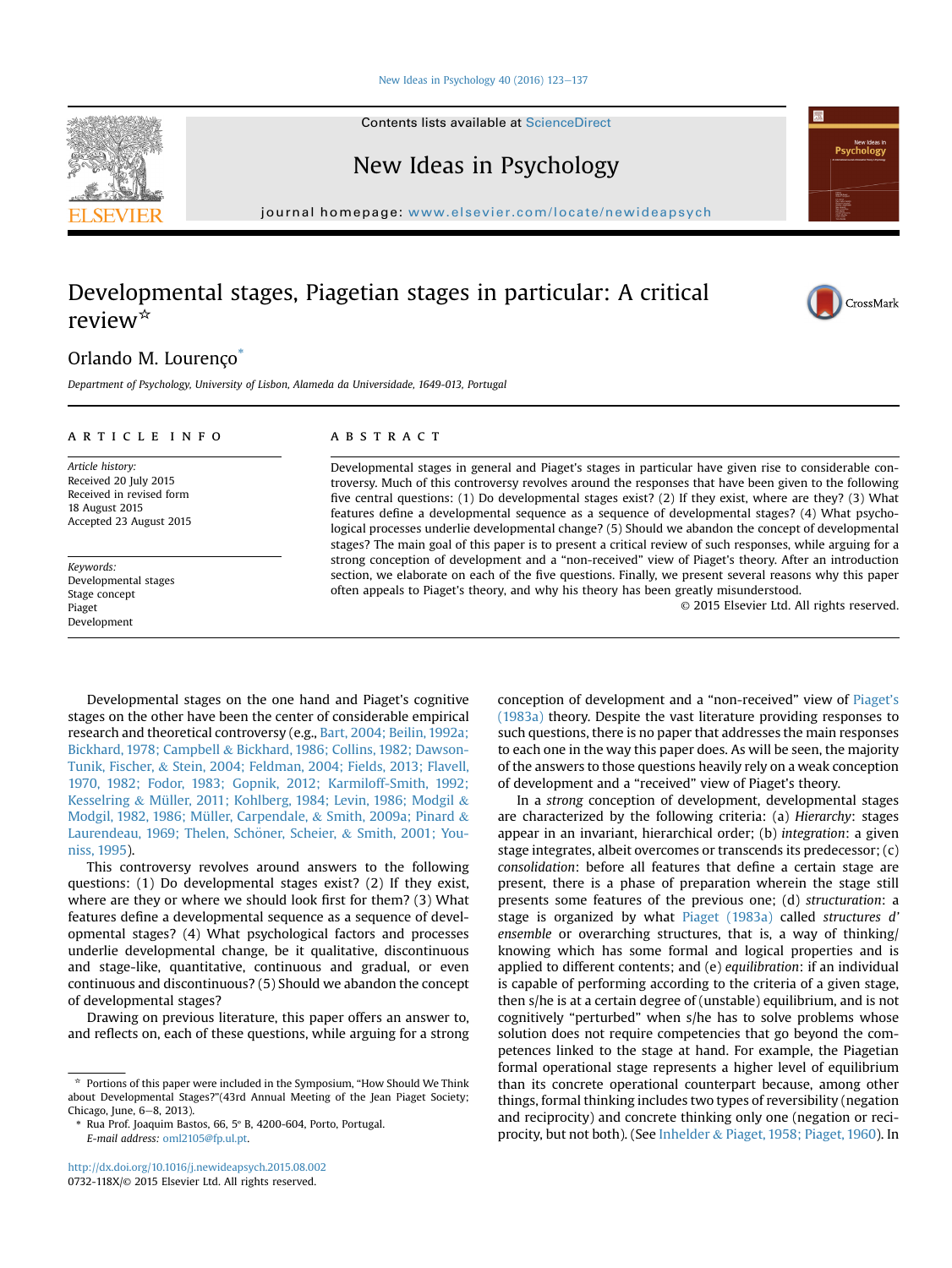a strong conception of development, developmental stages are "hard structural" (see [Kohlberg](#page-13-0) & [Ryncarz, 1990](#page-13-0), pp. 204-206) as opposed to "soft" stages, such as [Loevinger's \(1976\)](#page-13-0) stages of ego development. With hard structural stages, developmental changes (1) are necessary rather than optional tracks of development; (2) embody operative reasoning which represents interiorized and reversible forms of action, such as Piaget'[s \(1983a\)](#page-13-0) mental operations, or [Kohlberg's \(1984\)](#page-13-0) justice operations; (3) distinguish the content from the form or structure of thought; (4) can be formalized within a rational, normative model [\(Piaget, 1967](#page-13-0)); and (5) appeal to an epistemic, or rational, general subject as opposed to a psychological, individual subject [\(Inhelder](#page-12-0) & [De Caprona, 1997](#page-12-0)).

As for the "received" view of Piaget's theory, we think that, among other things, this view wrongly assumes that: (a) it is people, more than their performances and cognitive processes in a given situation or task, who can be characterized in terms of developmental stages; (b) age is a criterion rather than an indicator of development; (c) the chronology of acquisitions is more important than the sequence of transformations; (d) he was more interested in true than in necessary knowledge; (e) Piaget's overarching structures (e.g., the groupings) are functional entities that are responsible for the emergence of the typical performances linked to a given stage, not formal, logicomathematical properties of such performances and cognitive processes; (f) the subject's construction of knowledge is a solitary enterprise; (g) there is only a single developmental pathway; (h) when solving Piaget's tasks, subjects follow rules, mental images, or a preexisting mental logic rather than acting upon objects and coordinating those actions into relational totalities; and (i) only structure and form, not content and meaning, play a central role in operational understanding and development (see [Beilin, 1992a,b; Carpendale, 2000; Chapman,](#page-11-0) [1988, 1992; Inhelder](#page-11-0) & [De Caprona, 1997; Kesselring, 2009;](#page-11-0) [Kitchener, 2009; Lourenço](#page-11-0) & [Machado, 1996; Smith, 1993, 2009](#page-11-0)).

Much of the controversy around the main responses to each of those questions has had to do with neo-Piagetian theories, such as [Pascual-Leone's \(1970\), Case's \(1992\), Halford's \(1993\), Fischer's](#page-13-0) [\(1980\)](#page-13-0), and [Demetriou's \(1998\)](#page-12-0) approaches (see, for a description of these theories, [Knight](#page-13-0) & [Sutton, 2004; Mora, 2007; Shulman,](#page-13-0) [Restaino-Baumann,](#page-13-0) & [Butler, 1985\)](#page-13-0). Neo-Piagetian theorists integrate ideas from Piaget's theory with concepts and concerns coming mainly from: (a) information-processing approaches, such as the concept of working memory (e.g., [Klahr, 1992](#page-13-0)); (b) differential psychology, such as the problem of intraindividual and interindividual differences in cognitive development (e.g., [Sternberg, 2002](#page-14-0)); and (c) the neurosciences, specifically the role of the brain in the emergence of developmental change (e.g., [Burman, 2013; Carey](#page-12-0) & [Gelman, 1991; Diamond, 2006\)](#page-12-0).

The main goal of neo-Piagetian theories is to preserve the strengths of Piaget's theory as the neo-Piagetians see them, while eliminating its shortcomings. Thus, such theories: (a) maintain certain features of Piaget's theory, for example, that development proceeds through a process of differentiation and integration (e.g., [Case, 1985; Fischer, 1980\)](#page-12-0); (b) elaborate more deeply than Piaget (see [Case, 1985\)](#page-12-0) on other features of his theory, for instance, on [Piaget's \(1981\)](#page-13-0) idea that affectivity energizes the subject's performances in every situation; and (c) modify Piaget's theory in many respects (see [Fischer, 1980\)](#page-12-0).

As is known, for a long period of time, [Piaget \(1967\)](#page-13-0) appealed to logicomathematical notions, such as the groupings and the 16 binary operations of propositional logic, to describe the formal properties of the subject's cognitive processes and performances on his many tasks. According to neo-Piagetian theorists, such performances should not be described in such terms. [Fischer's \(1980\)](#page-12-0) skill theory, for instance, describes those performances in terms of increasing integration of skills. For example, the preadolescent's ability to coordinate two systems defining a simple abstraction (e.g., to understand that the arithmetical operations of addition and multiplication are the same thing because they both lead to a larger number) involves less integration of skills than the typical adolescent's ability to understand that such operations are similar because they both combine numbers leading to a larger number, but in a different way. In the operation of addition, numbers are combined through simple units (e.g.,  $2 + 2 + 2 = 6$ ), whereas in multiplication numbers are combined through groups of numbers (e.g., 2 x 3 = 6) [\(Fischer, Hand,](#page-12-0) & [Russell, 1984](#page-12-0), p. 49).

Differently, for [Pascual-Leone \(1970, 2000\)](#page-13-0), such performances can be described in terms of quantifiable, continuous changes in a person's mental capacity, working memory or mental units. For example, to be capable of understanding the proportionality concept one must be able to keep in mind five mental units, such as the two pairs of numbers to be compared (e.g., 2/5 and 3/7) and their relation. On the contrary, one only needs to keep in mind two mental units to understand that a given number is larger than another.

In this respect, it is worth mentioning that, at the end of his career, Piaget's thinking was more oriented toward a logic of meaning ([Piaget](#page-14-0)  $&$  [Garcia, 1983\)](#page-14-0) than a propositional logic ([Piaget,](#page-13-0) [1967](#page-13-0)). In propositional logic, propositions are true or false, whereas in a logic of meaning propositions can be true, false, but also signifying (e.g., "If I'm a man, I'm mortal; I'm a man. Therefore, I'm mortal"), or nonsignifying (e.g., "If I'm mortal, I'm a man; I'm mortal. Therefore, I'm a man"). Note that all men are necessarily mortal, whereas not all mortals are necessarily men.

Piaget changed his theory regarding other issues of concern to the neo-Piagetians. For example, [Piaget's \(1972\)](#page-13-0) idea that formal operations may not be applied except in domains of one's interest and expertise is an indication that his earlier stand  $-$  "I have no interest whatsoever in the individual. I am very interested in general mechanisms, intelligence and cognitive functions, but what makes one individual different from another seems to me far less instructive" ([Piaget, 1971a](#page-13-0), p. 211)  $-$  was relaxed as Piaget got older. Enough alteration took place during Piaget's late period that some developmentalists have been led to speak about Piaget's "new theory" [\(Beilin, 1992b\)](#page-11-0). Unfortunately, Piaget's new theory seems to have escaped the notice of several developmentalists (e.g., [Gelman](#page-12-0) & [Baillargeon, 1983; Siegal, 1997\)](#page-12-0).

Piaget's idea that individuals can be formal only in certain domains also shows that his epistemic, rational and nomothetic subject is not so opposed to a *psychological*, idiosyncratic subject as some of his critics have claimed (e.g., [Murray, 1983\)](#page-13-0). Moreover, even those who are convinced that Piaget conceived subjects in terms of their general, nomothetic, rather than individual, idiosyncratic characteristics, have made it clear that Piaget's emphasis on the epistemic rather than the psychological subject has led to "important misunderstandings and misses the deep and enduring meaning of Piaget's approach" [\(Inhelder](#page-12-0) & [De Caprona, 1997,](#page-12-0) p. 4). Although [Piaget \(1950a\)](#page-13-0) was more interested in the emergence of new forms of knowing than in individuals' development, he made careful, detailed naturalistic observations of real, not epistemic, children (e.g., [Piaget, 1951](#page-13-0)).

Developmental stages, Piaget's stages in particular, have been also criticized for not explaining why development from one stage to the next occurs, and for overlooking or even ignoring individual differences in cognitive development. For example, according to neo-Piagetian theorists, developmental stages such as Piaget's do not account for the finding that some individuals move from stage to stage faster than other individuals, and that "… a particular situation may facilitate one subject's ability to solve a problem, whereas it may hinder another's" (Larivée, Normandeau, & [Parent,](#page-13-0) [2000](#page-13-0), p. 828).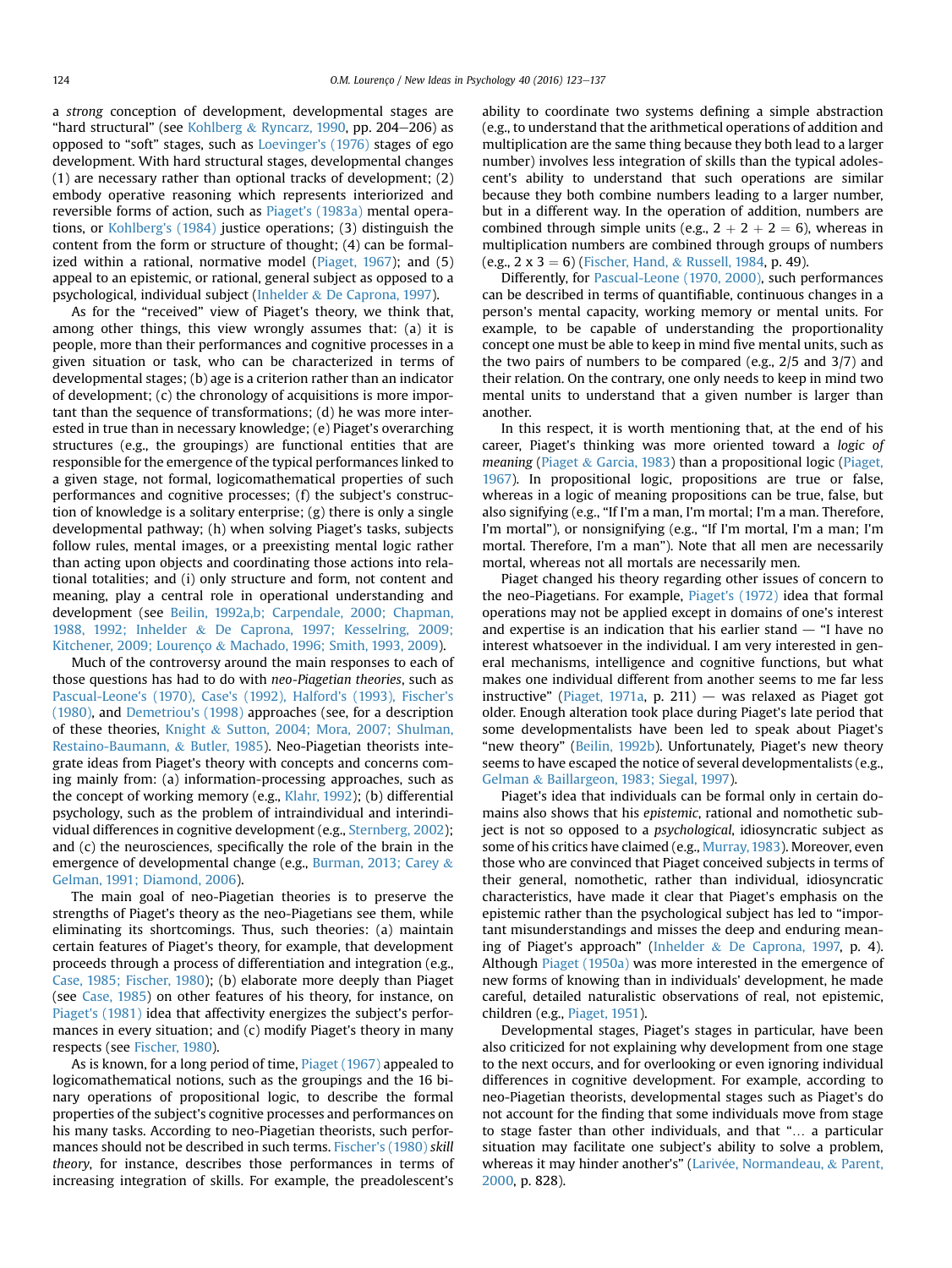We will return to this criticism of Piaget's theory. Here, it should be said that all of these criticisms take for granted the "received" view of Piaget's theory (see above). Note, for example, how point (i) of this view (i.e., only structure and form, not content and meaning, play a central role in operational understanding) is at odds with [Piaget's \(1972\)](#page-13-0) idea that individuals can operate formally in certain contents, but not in other ones, and also with his reorientation toward a logic of meaning, a kind of logic which takes into account the role of meaning, and not just syntactic form, in thinking.

Consider a second example. Décalage—uneven performance among and even within domains—has been found (e.g. [Bond, 2010\)](#page-11-0) and used to refute the concept of developmental stages. But such findings rule out stages only if one accepts the received view of Piaget's theory.

As cogently noted by [Chapman \(1988\),](#page-12-0) "[b]ecause the operations characterizing different content areas may present difficulties with respect to their organization, they are not expected to develop in synchrony" (p. 168). Chapman's remark could be substantiated, for example, by Piaget's idea that individuals can be formal in certain areas, but not in other ones. See also, for instance, the Moral judgment of the child ([Piaget, 1932](#page-13-0)), where the same children—identifiable by code names and ages—are sometimes classified at different stages and phases on different problems. We return now to a critical examination of the main answers to each of our five questions.

## 1. Do developmental stages exist?

Although the response to this question is highly controversial in developmental psychology (see [Alexander](#page-11-0) & [Langer, 1990; Bart,](#page-11-0) [2004; Campbell](#page-11-0) & [Bickhard, 1986; Collins, 1982; Dawson-Tunik](#page-11-0) [et al., 2004; Feldman, 2004; Goswami, 2001; Inhelder](#page-11-0) & [De Cap](#page-11-0)[rona, 1997; Karmiloff-Smith, 1992, 1993; Müller et al., 2009a;](#page-11-0) [Smith, 1993; Youniss, 1995\)](#page-11-0), we argue, in this section, for the existence of developmental stages as useful heuristics to chart developmental change over time.

Developmental stages lie at the heart of well-known developmental theories, such as [Piaget's \(1983a\)](#page-13-0) theory of cognitive development, [Kohlberg's \(1984\)](#page-13-0) theory of moral development, [Erikson's \(1959\)](#page-12-0) theory of psychosocial development, [Commons'](#page-12-0) [\(2008\)](#page-12-0) model of hierarchical complexity, and so forth. Developmental stages are also accepted by several neo-Piagetian theorists (e.g. [Case, 1985](#page-12-0)), and have been applied to other domains such as faith ([Fowler \(1981\),](#page-12-0) progress in art [\(Gablik, 1977](#page-12-0)), esthetic experience [\(Parsons, 1987\)](#page-13-0), education ([Egan, 1997](#page-12-0)), healthcare markets and business ([Umezawa, 2012](#page-14-0)), and so forth.

The fact that diverse developmental theories rely on developmental stages in different fields lends support to the idea that developmental stages exist, even though the concept is used with varying meanings. Suffice it to say that whereas the concept of executive control functions or structures  $-$  structures that enable the person to represent a problem situation, specify the objectives of problem solving, and conceive of the strategy needed to attain the objectives  $-$  lies at the heart of [Case's \(1985, 1992](#page-12-0)) developmental stages (sensorimotor, interrelational, dimensional, vectorial), such executive control functions have no place, for example, in [Piaget's \(1983a\)](#page-13-0) and [Kohlberg's \(1984\)](#page-13-0) theories. Actually, Piaget's cognitive stages and Kohlberg's moral stages represent a discontinuous change in one's intelligence—or thinking about justice, respectively-to differentiate and integrate varying dimensions and perspectives.

In addition, uneven levels of performance or décalage between and even within domains have been found and accepted by Piaget's theory ([Piaget](#page-14-0) & [Szeminska, 1980](#page-14-0), p. 193), neo-Piagetian ap-proaches ([Lariv](#page-13-0)é[e et al., 2000](#page-13-0), p. 828), non-Piagetian views (e.g.,

[Thelen](#page-14-0) & [Smith, 1994](#page-14-0)), and post-Piagetian (e.g., [Gopnik, 1996](#page-12-0)), if not anti-Piagetian, theories (e.g., [Perner](#page-13-0) & [Astington, 1992\)](#page-13-0). Décalage has been also found in [Kohlberg's \(1984\)](#page-13-0) theory of moral development. However, while décalage does not contradict Piaget's theory, it is inconsistent with [Kohlberg's \(1984\)](#page-13-0) thesis that his moral theory, unlike Piaget's approach, completely separates moral content from moral structure. Note that this thesis of Kohlberg's theory has proven false (e.g., [Carpendale](#page-12-0) & [Krebs, 1995](#page-12-0)).

A second case could be made for developmental stages. Imagine an experiment designed to see how participants of different ages would respond to the critical question of a proportionality task: "In this bag, A, there are 2 white pearls and 3 black ones, and in that bag, B, there are 3 white pearls and 4 black ones. Is it more likely at a first trial to take out a white pearl from A, B, or is it equally likely to take out that pearl either from A or B, and why?" [\(Piaget](#page-14-0)  $&$  [Inhelder,](#page-14-0) [1976](#page-14-0)). Without the concept of developmental stages, we would be deprived of useful heuristics for charting the developmental trajectory of those participants' responses and justifications to that critical question, and also to other related questions.

One might object that, for that purpose, one could appeal, not to developmental stages, but to the existence of developmental levels, periods, phases, cycles, seasons, layers, tiers, mental units, and so forth (see [Levinson, 1986](#page-13-0)). As mentioned, [Pascual-Leone \(1988\)](#page-13-0) uses the concept of mental units for characterizing the degree of logical complexity in participants' answers and justifications to the critical question in that proportionality task. However, to say, as [Pascual-Leone \(1988\)](#page-13-0) does, that the correct answer to that question involves five mental units is tantamount to Piaget's idea that this answer involves the coordination of three comparisons. That is, when one first divides 2 favorable cases (white pearls) by 5 possible cases (i.e., 2 white pearls  $+$  3 black ones) — one comparison — and 3 favorable cases by 7 possible cases (i.e., 3 white pearls  $+$  4 black  $ones$ ) — the other comparison — and then compares these two comparisons – the third – one gets a larger ratio in  $3/7$  than  $2/5$ . In addition, taking five mental units into account does not guarantee a correct answer to the question mentioned above. First comparing two pairs of numbers (e.g., 2/5 and 3/7), which for Pascual-Leone involves 4 mental units, and then comparing their relation (i.e., the fifth mental unit) may lead a subject to say that a white pearl is equally likely to be taken out on the first trial from 2/5 and 3/7 because in both pairs there is one more black pearl. This answer involves 5 mental units, yet it is incorrect because it is more likely on the first trial to take out a white pearl from 3/7 than 2/5.

One might appeal to developmental levels instead of developmental stages to chart developmental change. [Turiel's \(1983\)](#page-14-0) social domains approach, [Fischer's \(1980\)](#page-12-0) theory of hierarchical skills, and [Karmiloff-Smith's \(1992\)](#page-12-0) model of representational re-descriptions are only three examples. [Turiel's \(1983](#page-14-0), p. 103), for instance, speaks about seven major changes or levels, not stages, in socialconventional concepts, and [Fischer \(1980\)](#page-12-0) has proposed a hierarchy of thirteen developmental levels.

It is worth mentioned that Piaget also appealed to developmental levels in some of his last books, such as Toward a logic of meaning. [\(Piaget](#page-14-0) & [Garcia, 1991\)](#page-14-0). Unfortunately, [Piaget's \(1960\)](#page-13-0) endeavors to clearly characterize developmental stages had no counterpart where developmental levels are concerned. In any event, Piaget never abandoned stages (see [Feldman, 2004\)](#page-12-0). But this does not imply that stages are at the center of his theory. We do not think so. As an epistemologist, Piaget was most concerned with the emergence of new forms of knowing [\(Piaget, 1950a](#page-13-0)), and with how they become necessary once constructed [\(Piaget, 1978,](#page-13-0) p. 5). We also think that it is incumbent upon those who appeal to different concepts (e.g., stages, levels, phases, periods, cycles, mental units, seasons, layers, and so forth) to chart developmental change to offer us a clear meaning of whatever concept they use for that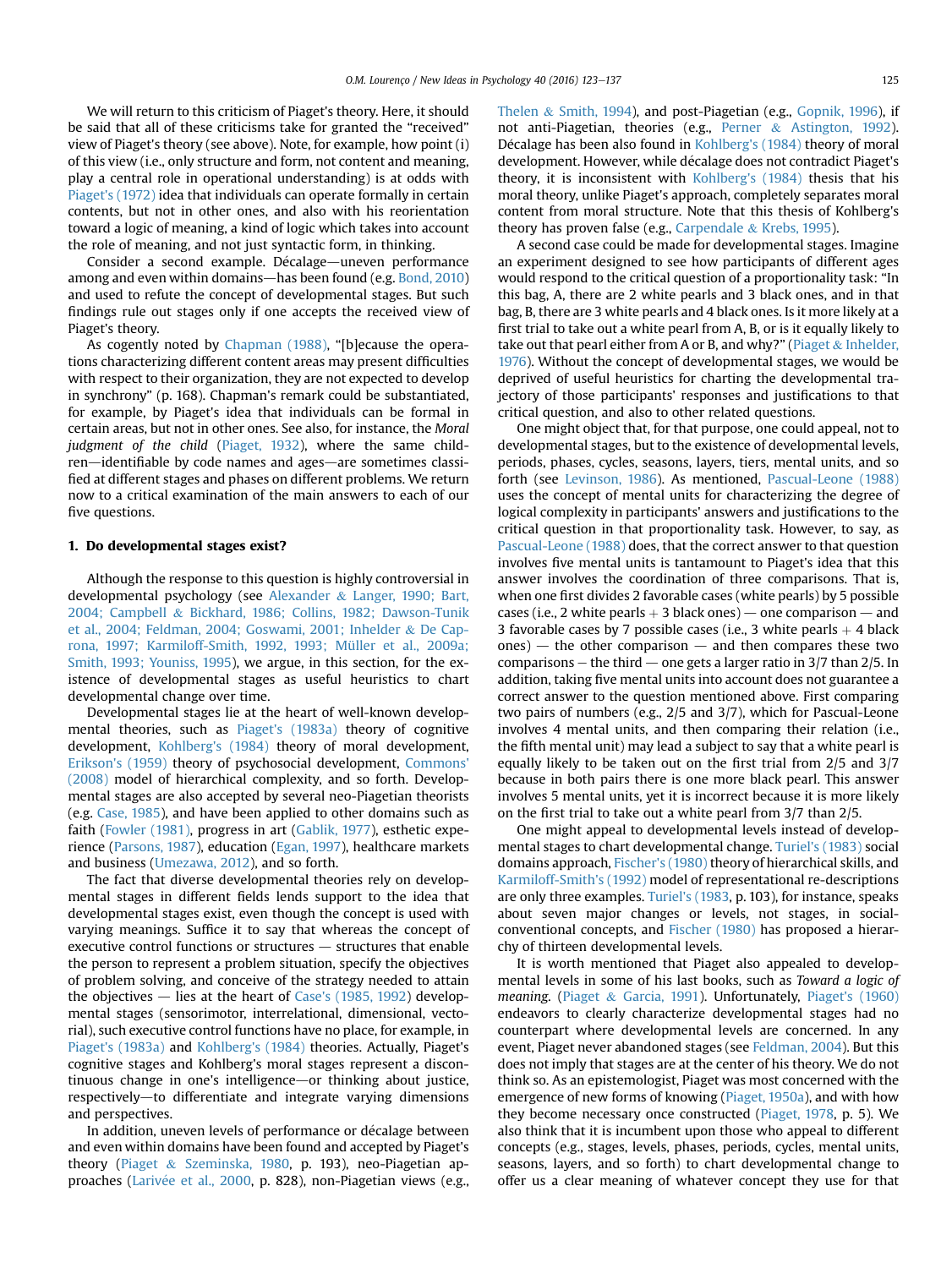purpose.

But if one may wonder whether developmental stages exist, one may also ask whether developmental periods, levels, phases, cycles, seasons, layers, and so forth exist. It remains to be known to what extent these other concepts are better and clearer than the concept of stages as heuristic devices for charting, not explaining, developmental change. It might even be said that all those concepts are used in an interchangeable way (see [Levinson, 1986](#page-13-0)).

A telling example can be found in [Karmiloff-Smith's \(1992\)](#page-12-0) book Beyond modularity: A developmental perspective on cognitive science. She says that her model of representational re-descriptions (i.e., development is a process where initial, simple representations become more complex as they are successively re-described over time) is a "phase model, as opposed to a stage model", and that her "…model argues for at least four levels at which knowledge is represented and re-represented" (pp. 18–20; italics in original). In the end, is Karmiloff-Smith's approach a phase model, a stage model or a level model? We cannot know because Karmiloff-Smith remains silent about the distinctions among phases, stages, and levels.

Developmental phases, levels, periods, seasons, and stages cannot be used in an interchangeable way without problems. It makes sense to speak about moon's four phases, but it would be surprising to talk about moon's four stages. One may say that onions have several layers, but not several stages. There are four seasons, not four stages, in every year. In addition, we know of several deep elaborations on the meaning of the stage concept (e.g., [Kohlberg, 1984; Piaget, 1960\)](#page-13-0), but not on the meaning of the other concepts that are used for identifying and characterizing developmental trajectories. It is incumbent upon those who appeal to different concepts to chart developmental change to offer us a clear meaning of the concept they use for that purpose.

Another objection might be to say that to conceive developmental stages as conceptual tools to characterize the logical or social-cognitive complexity involved in a given subject's way of thinking amounts to arguing for the existence of stages with basis on their usefulness. However, one may counter that the more useful a concept is for identifying and characterizing developmental change, the more it makes sense to argue for its existence.

One could say of developmental stages what the French philosopher [Voltaire \(1768\)](#page-14-0) once stated about a universe without God: "Si Dieu n'existait pas, il faudrait l' inventer" [If God did not exist, it would be necessary to invent him] (p. 403). If developmental stages did not exist in the field of developmental psychology, it seems that it would be necessary to invent them. Although there are other ways to theorize about development ([Alexander](#page-11-0)  $\&$ [Langer, 1990\)](#page-11-0) and to chart developmental change [\(Fischer, 1980](#page-12-0)), it is not a coincidence that developmental stages are posited by many important developmental theories. Nowhere have we seen a better and clearer concept than the concept of developmental stages to identify and characterize a developmental trajectory in varying domains. Remove indicators of developmental change, developmental stages in particular, and you are no longer talking about a central feature in many well-known developmental theories.

Of course, it is possible to be developmental without positing stages. However, we think that the less we posit stages, the more we are likely to adopt a weak conception of development (see above).

## 2. Where are developmental stages?

If developmental stages exist, the next question is "Where are they?" Answers to this question have also given rise to considerable debate. We think that much of this debate is due to: (a) neo-Piagetian theories (e.g., [Fischer, 1980; Pascual-Leone](#page-12-0) & [Johnson,](#page-12-0) [2013;](#page-12-0) (b) the advent of neuroscienfces (e.g., [Damasio, 1999;](#page-12-0) [Gazzaniga, 2005; Happ](#page-12-0)é & [Frith, 2014](#page-12-0)), developmental cognitive neuroscience in particular (e.g., [Johnson](#page-12-0) & [Haan, 2010; Zelazo,](#page-12-0) [Chandler,](#page-12-0) & [Chrone, 2010](#page-12-0)); and (c) the received view of Piaget's theory [\(Chapman, 1988, 1992](#page-12-0)).

For instance, the neo-Piagetian theorist [Pascual-Leone \(1970,](#page-13-0) [2000](#page-13-0); [Pascual-Leone](#page-13-0) & [Johnson, 2013\)](#page-13-0) has proposed that a quantifiable mental capacity, endogenous and subject to maturation, exists in the organism and increases quantitatively with every developmental stage. Accordingly, for this neo-Piagetian author, stages cannot be constructs in the theorists' mind, because they are organismic constructs that pertain to brain processing.

A similar position is embraced by well-known neuroscientists (e.g., [Churchland, 1991, 2011; Damasio, 1999; Gazzaniga, 2005\)](#page-12-0). For example, according to [Churchland's \(2011\)](#page-12-0) eliminative materialism, there are no mental states, such as the theorist's beliefs and thoughts; there are only brain states or neural states. If there are developmental stages, they must be aspects of the brain.

Although there have been many versions of evolutionary psychology since [Darwin \(1962\)](#page-12-0), neural determinism is emphasized in contemporary evolutionary psychology (e.g., [Cosmides](#page-12-0) & [Tooby,](#page-12-0) [1992; Gazzaniga, 2005; Haidt, 2001\)](#page-12-0). It is certainly important to understand the neural roots of developmental stages and, hence, to investigate the neural activity occurring in the brain; for instance, in the prefrontal cortex, when one thinks in concrete or formal terms [\(Gazzaniga, 2005\)](#page-12-0). However, such neural activity should not be considered as a necessary and sufficient condition of concrete operational or formal operational thinking.

Given the long, complex process that leads from genes, molecules and brains to human organisms, to partly understand where stages are we have to go beyond the brain, and look at the person's everyday social interactions, actions and coordination of actions ([Carpendale, Sokol,](#page-12-0) & [Müller, 2010](#page-12-0)), or at "language-games", cultural contexts and forms of life ([Wittgenstein, 1958\)](#page-14-0). In addition, if it makes good sense to say that a person thinks in a formal or concrete way, it is misleading and even nonsensical to say  $-$  as some neuroscientists do (e.g., [Gazzaniga, 2005; Greene, 2007](#page-12-0))  $$ that his/her brain is concrete operational or formal operational in cognitive terms, or moral/immoral in moral terms. As cogently argued by and [Bennett and Hacker \(2003\)](#page-11-0):

Psychological predicates are predicates that apply essentially to the whole living animal, not to its parts. It is not the eye (let alone the brain) that sees, but we see with our eyes (and we do not see with our brains), although without a brain functioning normally in respect of the visual system, we would not see (pp. 72-73).

Contrary to this neural determinism, we think that if one wants to answer the question, "Where are developmental stages?", one should look first at developmental theorists who, "as a whole"  $$ not as disembodied and "decontextualized" brains or minds  $$ conceptualize, a priori, developmental stages in diverse domains as useful heuristics to characterize, in descriptive and formal terms, developmental change over time. Therefore, our answer is that developmental stages are in the developmental theorist's whole organism as a useful construct to chart developmental change. It is that theorist who, as a whole person, uses developmental stages as conceptual tools to identify and characterize developmental change in individuals' thinking about various domains, the cognitive, social, emotional, and moral domains, for example.

In short, developmental stages do not exist as reified, explanatory entities in the external world, or within disembodied and decontextualized minds or brains. As constructs posited by different developmentalists, stages cannot exist as reified entities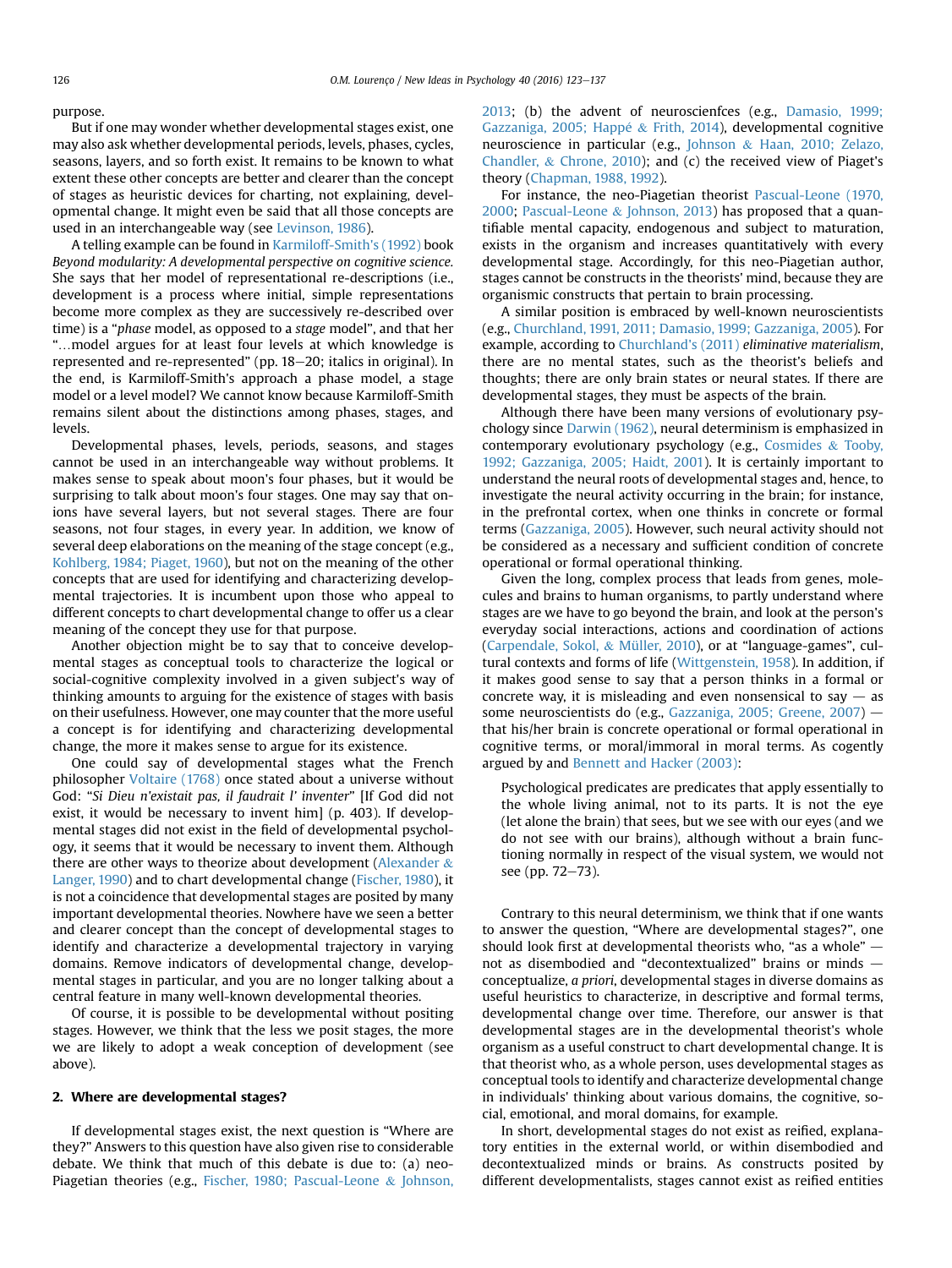in the external world. And because when we think we think "as a whole," developmental stages cannot exist merely in our brains or minds.

Conceiving developmental stages as descriptive, formal tools allows developmentalists to see to what extent a subject's performance in a given task has certain descriptive and formal properties of a given developmental stage or lacks them. For example, to say that Piaget's concrete operational stage is dominated by children's focus on transformations rather than configurations is a descriptive characteristic of a concrete operational performance. To say that the typical performances linked to that stage can be formalized in terms of a Piagetian grouping attributes to such performances certain formal, logicomathematical properties.

The controversy about the location of developmental stages has much to do with the received view of Piaget's theory. Contrary claims (e.g., [Siegal, 1997](#page-14-0)) notwithstanding, according to a nonreceived view, it is children's cognitive processes  $-$  neither children nor their behavior per  $se$  - that can be described and formalized in terms of the properties defining a given developmental stage.

Piaget did contribute, to an extent, to the idea that his stages are explanatory factors within the subject's mind, not conceptual devices put forward by developmentalists to characterize individuals' cognitive processes. On one occasion, [Piaget \(1941\)](#page-13-0) referred to his overarching structures "… as living organizations … [that] are causally active in the mind of the subject" (p. 217, italics added).

Despite Piaget's affirmation, we think that his theory is mainly consistent with a non-reified view of developmental stages. This non-reified view is also consonant with Piaget's idea that his stages are descriptive tools, not explanatory factors. In fact, he stated that "… genetic [developmental] psychology seeks to envisage mental functions in their construction, and stages are the preliminary instrument for the analysis of these formative processes … I compare them to zoological and botanical classification, which is pre-liminary to analysis" (Piaget in [Osterrieth et al., 1956,](#page-13-0) pp. 56–57).

A non-reified conception of developmental stages is also consistent with the constructivist epistemology that lies at the heart of Piaget's (and Kohlberg's) theories. For Piaget, to know is to operate upon reality rather than to follow internal and disembodied rules or a pre-existing mental logic [\(Carpendale](#page-12-0) & [Atwood,](#page-12-0) [2013; Carpendale, McBride,](#page-12-0) & [Chapman, 1996\)](#page-12-0).

To sum up, diverse modes of theorizing about development and charting developmental change ([Alexander](#page-11-0) & [Langer, 1990; Case,](#page-11-0) [1985; Fischer, 1980; Overton, 2013; Overton](#page-11-0) & [Lerner, 2012;](#page-11-0) [Thelen](#page-11-0) & [Smith, 1994; Tryphon](#page-11-0) & Vonèche, 2001; [Van Geert,](#page-14-0) [1998\)](#page-14-0) will yield different answers to the question "Where are developmental stages?" Positing that stages are aspects of the individual's brain functioning  $-$  as neuroscientists claim  $-$  or that they exist  $-$  as we think  $-$  as constructs put forward by theorists to characterize individuals' cognitive processes underlying their performances in certain tasks, amounts to adopting different conceptions of development and being developmental in different ways.

## 3. What features define a developmental sequence as a sequence of developmental stages?

Whether developmental stages exist as ontological entities in the external world, as reified entities in the mind or brain, or as useful heuristics posited by "embodied and contextualized" developmentalists to chart developmental change, we will still want to know what characteristics a developmental sequence should possess to be considered a sequence of developmental stages ([Bady, 1978; Carpendale](#page-11-0) & [Atwood, 2013; Flavell, 1970, 1982;](#page-11-0) [Kesselring, 2013; Overton, 1998\)](#page-11-0). Controversy about this issue also abounds.

For instance, over the last twenty years or so [Overton \(2013;](#page-13-0) [Overton](#page-13-0) & [Lerner, 2012, 2014\)](#page-13-0) has been arguing for relationaldevelopmental systems. Like [Piaget's \(1970, 1983a](#page-13-0)) holistic perspective (e.g., assimilation and accommodation are two sides of the same coin: one's active adaptation to the environment) and [Bickhard's \(2009\)](#page-11-0) interactive model (reality is integrated because there are no isolable and independent grounds of reality, as would be the case if the world were made of Cartesian substances), Overton's relational paradigm rejects the many Cartesian dichotomies (e.g., nature vs. nurture, subject vs. object, brain vs. mind) that still pervade developmental psychology, let alone psychology in general (e.g., [Baltes, 1987; Salthouse, 1992\)](#page-11-0).

Even so, [Overton \(1998\)](#page-13-0) distinguishes between variational or content-oriented change and transformational or structureoriented change. According to [Overton \(1998\),](#page-13-0) developmental stages refer more to transformational change (i.e., knowing better, for example, that an arithmetical operation of adding can be annulled by an arithmetical operation of subtracting) than to variational change (i.e., knowing more of "the same," such as first counting from 5 to 10, and then from 10 to 20).

We think that the distinction between transformational and variational change leads to two different conceptions of development: a strong conception and a weak one. Among other things (see above), in a strong conception of development five criteria (hierarchy, integration, consolidation, structuration, and equilibration) are necessary for developmental changes to defining a sequence of developmental stages.

Since there are other ways to think of development and developmental change (e.g., [Fischer, 1980; Munakata](#page-12-0) & [McClelland,](#page-12-0) [2003; Pascual-Leone, 1970; Thelen](#page-12-0) & [Smith, 1994](#page-12-0)), including non-hierarchical models of development (see [Alexander](#page-11-0) & [Langer,](#page-11-0) [1990\)](#page-11-0), no one is obliged to adopt a strong conception of development or even a hierarchical model of development. However, to the extent that developmentalists embrace a weak conception of development, the more likely they are (a) to have difficulty with being genuinely developmental; (b) to have trouble defining a sequence of developmental stages; and (c) use the concepts of development and developmental change vaguely and loosely.

Unfortunately, it is common in psychological research to use the same concept with different meanings. This procedure gives rise to otiose disputes ([Modgil](#page-13-0) & [Modgil, 1982, 1986](#page-13-0)). For instance, when [Turiel \(1983\)](#page-14-0) speaks of the young child's moral sophistication, this has nothing to do with the moral sophistication that [Kohlberg](#page-13-0) [\(1984\)](#page-13-0) ascribed to post-conventional subjects. Paraphrasing [Wittgenstein \(1958\),](#page-14-0) "… in psychology there are experimental methods and conceptual confusion" (p. 232e, italics in original). This astute remark is echoed in [Horgan's \(2001\)](#page-12-0) words: "All the empiricism in the world can't salvage a bad [unclear] idea" (p. 27). However, the ghost of empiricism, one of many holdovers from Cartesian dualism (e.g., res cogitans vs. res extensa), continues, with few exceptions, to haunt the halls of academia, funding agencies, and editorial boards (see [Overton, 2013](#page-13-0)).

To summarize, it is difficult, perhaps impossible, to think of a developmental sequence as defining a sequence of developmental stages if one adopts a weak conception of development, developmental change and developmental stages. The more one adopts such a conception, the more one is likely to use the concepts of development, developmental change, and developmental stages loosely and vaguely.

## 4. What psychological factors and processes underlie developmental change?

What leads to developmental change—how one explains the passage from one stage, level, and so forth, to the next, is the most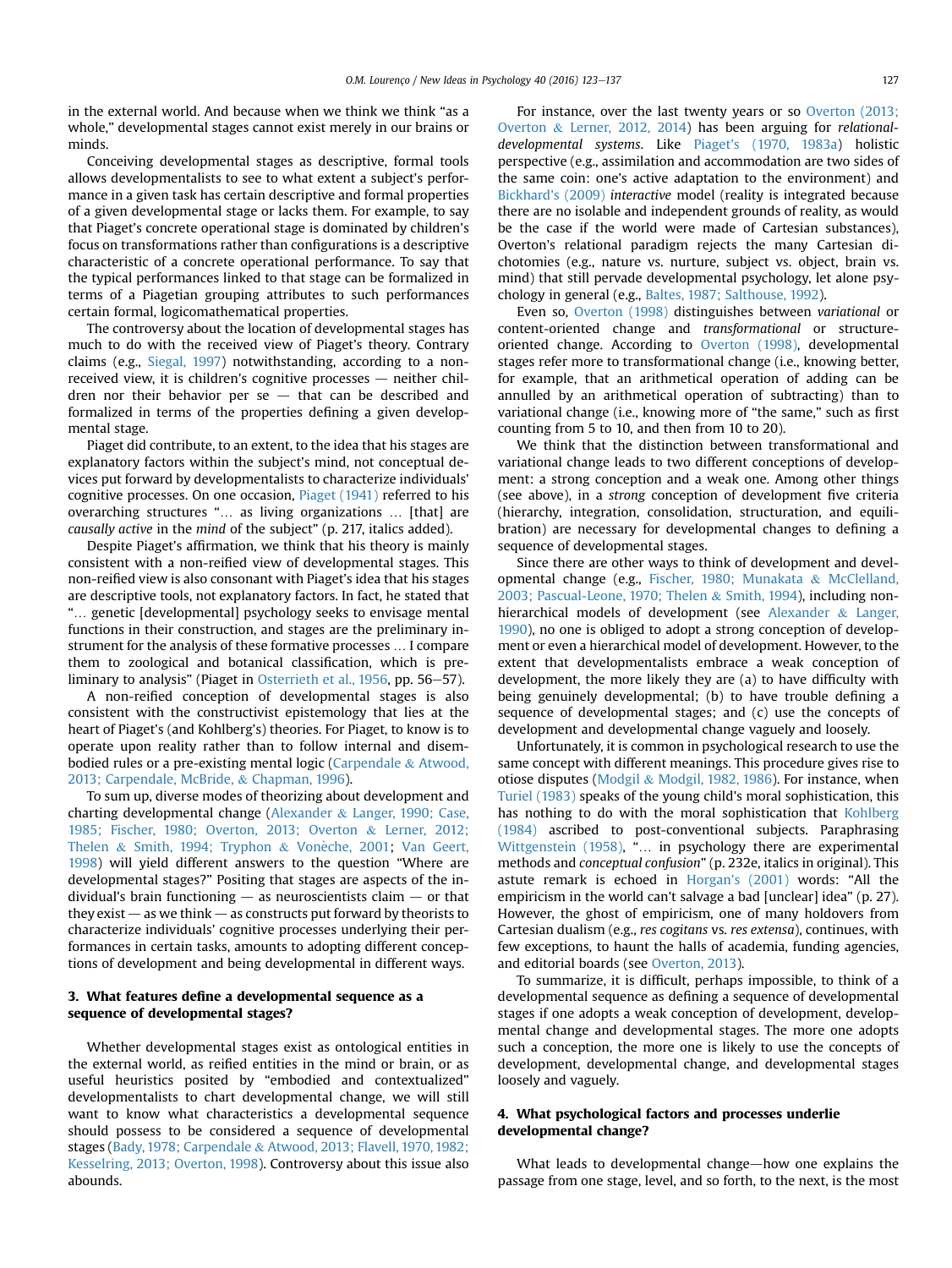controversial and important issue in developmental psychology ([Beilin, 1994; Dawson-Tunik et al., 2004; Feldman](#page-11-0) & [Fowler, 1997;](#page-11-0) [Johnson](#page-11-0) & [Munakata, 2005; Piaget, 1985, 2001; Overton](#page-11-0) & [Lerner,](#page-11-0) [2012, 2014; Scholnick, Nelson, Gelman,](#page-11-0) & [Miller, 1999; Siegler](#page-11-0) & [Jenkins, 1989; Valsiner, 1985](#page-11-0)).

We think that this controversy persists because of: (a) the plethora of approaches to psychological development ([Miller,](#page-13-0) [2010](#page-13-0)); (b) the way one conceives of developmental change ([Overton, 1998; Overton](#page-13-0) & [Lerner, 2012\)](#page-13-0); (c) the type of explanation (e.g., functional, structural) that developmental psychologists are primarily looking for [\(Piaget, 1968\)](#page-13-0); (d) the empirical method one uses for assessing developmental change [\(Siegler](#page-14-0) & [Crowley, 1991](#page-14-0)); and (e) the received view of Piaget's theory [\(Chapman, 1988](#page-12-0)). In what follows we elaborate on the answers provided by well-known approaches to the problem of developmental change and, for reasons that will become clear, reflect more on Piaget's answer to the problem of developmental change or the emergence of novelties.

According to the neo-Piagetian theorists [Pascual-Leone and](#page-13-0) [Johnson \(2013\)](#page-13-0), endogenous quantifiable changes in one's mental capacity, not associative learning mechanisms, are the main source of developmental change. In appealing to quantifiable maturational changes in one's mental capacity, working memory, and executive functions as the main factors that lead to developmental change, these authors are more neo than they are Piagetian. For [Piaget](#page-13-0) [\(1971b\),](#page-13-0) biological maturation is only one of the "three traditional" factors that lead to developmental change (see more below). Accordingly, some, if not all, neo-Piagetian theorists tend to overlook the underlying constructivism in Piaget.

According to the empiricist tradition, associative learning mechanisms, such as association between stimuli and responses or classical conditioning ([Watson, 1913](#page-14-0)), positive and negative reinforcements or operant conditioning ([Skinner, 1969](#page-14-0)), and socialcognitive learning ([Bandura, 1977, 1986\)](#page-11-0), are the sole source of developmental change. For these traditional theories of learning, development is nothing but accumulating learning (see [Bijou, 1968,](#page-11-0) p. 423). In a traditional learning framework it does not make sense to speak about developmental stages—or any indicator of developmental change. In short, such theories are non-developmental, even anti-developmental.

It is possible to be developmental without positing stages. However, the less we posit stages, or use some conceptual tool to chart developmental change, the more difficulty we will have being truly developmental.

The new or contemporary theories of learning (e.g., [Fischer](#page-12-0)  $\&$ [Grannott, 1995; Fischer](#page-12-0) & [Rose, 2001; Halford, 1995; Pascual-](#page-12-0)[Leone, 1995\)](#page-12-0) aim to overcome the dichotomy between traditional theories of development (e.g., Piaget's theory) and traditional theories of learning (e.g., Skinner's). To overcome that dichotomy and account for developmental change, the new theories of learning appeal to ideas coming from varying approaches: Neo-Piagetian theories (e.g., [Fischer](#page-12-0) & [Bidell, 1998; Fischer](#page-12-0) & [Grannott, 1995;](#page-12-0) [Halford, 1995;](#page-12-0) see above), information-processing approaches (e.g., [Salthouse, 1992](#page-14-0)), life-span developmental psychology (e.g., [Baltes, 1987](#page-11-0)), bio-ecological accounts (e.g., [Bronfenbrenner](#page-12-0) & [Ceci,](#page-12-0) [1994](#page-12-0)), dynamic systems theories (e.g., [Thelen](#page-14-0) & [Smith, 1994; Van](#page-14-0) [Geert, 1998\)](#page-14-0), and specific-domain approaches (e.g., [Hatano](#page-12-0)  $\&$ [Inagaki, 2000](#page-12-0)) are just five examples (see more below).

Seeking to go beyond the dichotomy between traditional theories of development and learning, new theories of learning deserve our attention. Among the problems they entail, however, are: emphasizing quantitative change at the cost of qualitative change; looking for antecedents of developmental change rather than its formal or structural pattern; and espousing a weak conception of development.

Learning plays a role in developmental change, yet development

is more than compiling facts, accumulating knowledge, or coming to know "more of the same". Would it be possible, for example, to teach a 4-year-old to perform perfectly in a proportionality task? We think that every developmentalist would say: "It would not be possible." This means that there is something in development that is irreducible to learning, albeit in a weak conception of development all learning phenomena could be considered as a form of development.

In what follows, we elaborate on four of the five approaches that have inspired some, if not all, authors of contemporary or new learning theories, and also on other accounts put forward to explain developmental change. We say four, not five, because most proponents of the new approaches to learning are also neo-Piagetian researchers (e.g., [Fischer, 1980; Fischer](#page-12-0) & [Grannott, 1995](#page-12-0)), and neo-Piagetian theories were analyzed earlier in this paper.

Information-processing approaches appeal, for example, to speed and strategies of information-processing, working memory, and mental operations upon symbols ([Salthouse, 1992; Siegler](#page-14-0) & [Jenkins, 1989](#page-14-0)) to explain developmental change. The more the mind—envisioned as a computer working in a serial or parallel manner ([Munakata](#page-13-0) & [McClelland, 2003\)](#page-13-0)—receives, stores, retrieves and transforms inputs and generates outputs, the more likely this activity is to lead to developmental change. However, for information-processing theories, developmental change is more gradual and quantitative than discontinuous and qualitative. But no strong conception of development exists if transformational, discontinuous change is precluded. In addition, informationprocessing theorists see the mind as a computer, promoting the view of mind as a disembodied, homunculus-like, reified internal entity. Contrary to what is assumed by those theorists, when we process information, we do that "as a whole," not as individuals with disembodied minds or brains.

According to life-span developmental psychology ([Baltes, 1987\)](#page-11-0), development is a life-long, multidirectional, multilateral, contextual, and dynamic process of growth in crystallized intelligence (e.g., one's vocabulary or general knowledge) and decline in fluid intelligence (e.g., one's inductive and deductive reasoning). Normative age-graded influences, history-graded influences, and non-normative influences (i.e., life events) operate throughout the life course, and, as a dynamic package, they are responsible for developmental change ([Baltes, 1987,](#page-11-0) p. 621). We think, however, that this approach is weakly developmental for no strong developmental theory can exist without solid research on earlier phases of life, and most life-span research deals with adolescents, adults, and the elderly.

Life-span developmental psychologists could argue that Piaget's theory is also weakly developmental because his formal stage is the pinnacle of cognitive development, yet attained at adolescence. Because of this, some authors have proposed post-formal stages, which go beyond formal operations (e.g., [Commons, Richards,](#page-12-0) & [Armon, 1984\)](#page-12-0). These higher stages are believed to be more flexible, complex, dialectical, and willing to deal with social, moral and intellectual complexities of one's everyday life than Piaget's formal stage (see [Arlin, 1975](#page-11-0)).

It is true that Piaget viewed his formal stage as the pinnacle of cognitive development, but only in structural terms (see [Inhelder](#page-12-0)  $\&$ [Piaget, 1958](#page-12-0)). However, Piaget did not believe that development came to an end with the achievement of formal operations for the formal structures can be infinitely elaborated, extended, differentiated, compounded and transformed (see Piaget in [Bringuier,](#page-11-0) [1980](#page-11-0)). More to the point, [Piaget \(1987\)](#page-13-0) held that development never ends. These two Piagetian ideas notwithstanding, no one seems to know of Piaget's notion of operations to the nth power, which are needed, among other things, to answer a fundamental question: what is required to be able to construct and evaluate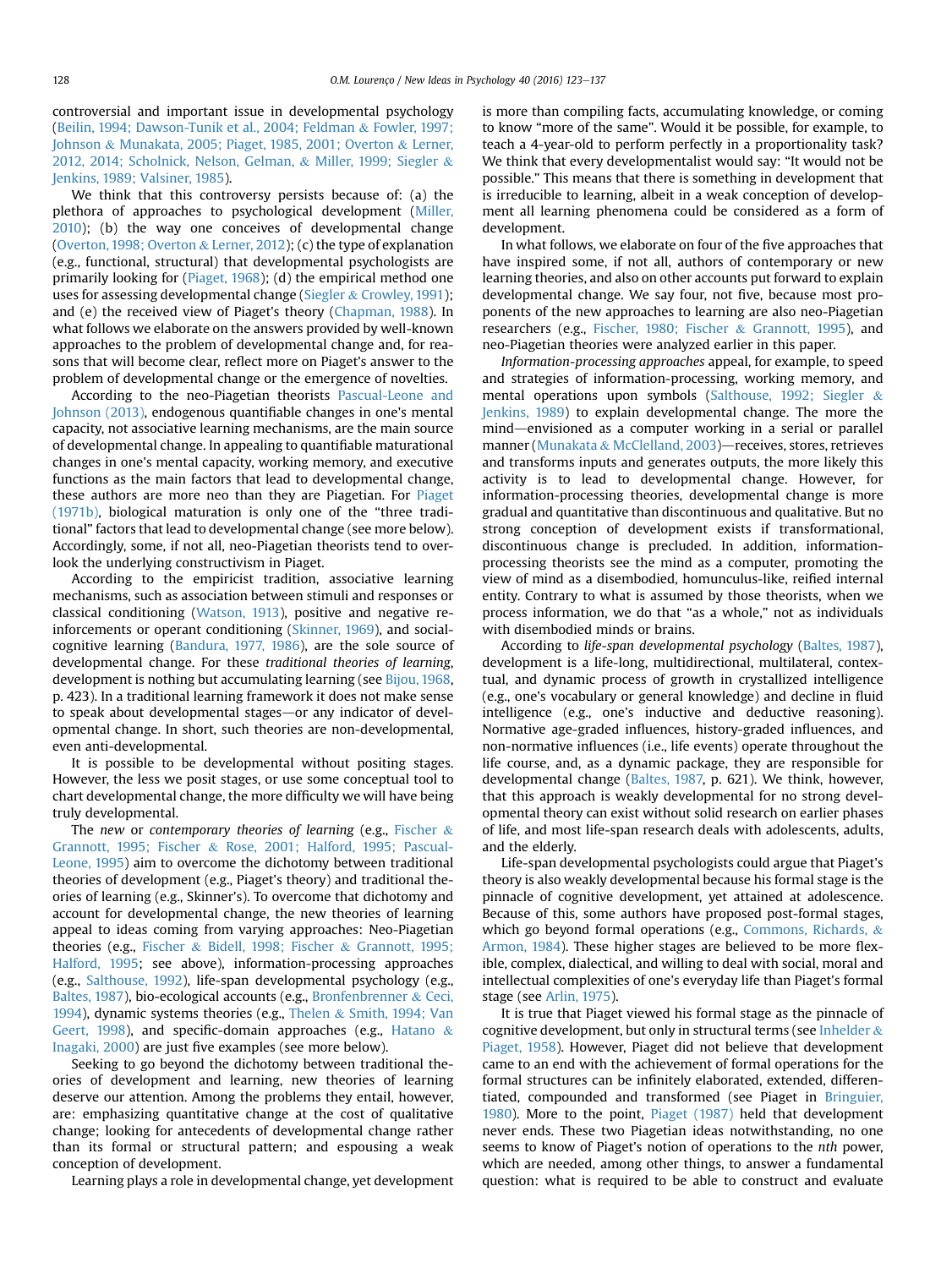formal models of formal thinking?

According to ecological approaches (e.g., [Bronfenbrenner, 1993a\)](#page-12-0), developmental change greatly depends upon the several contexts or systems within which the child lives and develops. Bronfenbrenner thought that a person's development is affected by his/her surrounding environments. These range from the microsystem, which refers to the relationship between a developing child and the immediate environment, such as family and school, to the chronosystem, which encompasses change or consistence over time not only in the characteristics of the person but also of the environment in which that person lives ([Bronfenbrenner, 1993b](#page-12-0), pp. 37 $-40$ ).

A more recent extension, the bio-ecological model ([Bronfenbrenner](#page-12-0) & [Ceci, 1994\)](#page-12-0), further proposes that genetic heritage plays an important role in developmental change ([Bronfenbrenner, 1993b,](#page-12-0) p. 41). This is hardly new because the role of genetic heritage in human development is also stressed, for example, by contemporary evolutionary psychologists (e. g., [Cosmides](#page-12-0) & [Tooby, 1992\)](#page-12-0), neuroscientists (e.g., [Damasio, 1999\)](#page-12-0), and modularity theorists (e.g., [Fodor, 1983\)](#page-12-0). In addition, both Bronfenbrenner's ecological model and its more recent extension make no appeal to developmental stages or other marks of developmental progress. Because of this, this model is weakly developmental for no strong developmental theory can exist without a criterion or, at least, an indicator of developmental change.

This shortcoming notwithstanding, [Bronfenbrenner's \(1977\)](#page-11-0) claim "… that much of developmental psychology is the science of the strange behavior of children in strange situations with strange adults for the briefest possible periods of time" (p. 513) is an astute remark. Yet [Piaget \(1930, 1951\)](#page-13-0) made detailed, naturalistic observations of his three children during their first two years, not only in brief periods of time, or in strange situations. Note also that assessing developmental change over brief periods of time is not necessarily a shortcoming in developmental psychology. In fact, assessing developmental change in short periods of time is part and parcel of important microgenetic studies (e.g., [Siegler](#page-14-0) & [Crowley,](#page-14-0) [1991; Vygotsky, 1978\)](#page-14-0). Parenthetically, it should be noted that the term "microgenesis" was used with a different meaning by [Werner](#page-14-0) [and Kaplan \(1956\),](#page-14-0) namely, as a means of providing genetic characterization of the structure and temporal dynamics of immediate experience, and, more generally, of any psychological process.

According to dynamic systems theories (e.g., [Smith](#page-14-0) & [Thelen,](#page-14-0) [2003; Thelen](#page-14-0) & [Smith, 1994](#page-14-0); Van Gert, 1998, [2000](#page-14-0)), the main source of developmental change is self-organization, or interaction among the components of a complex system without explicit instructions coming from within the individual's organism or from the external environment ([Thelen](#page-14-0) & [Smith, 1994](#page-14-0), p. 564). This idea is echoed in [Fischer and Rose \(2001\)](#page-12-0) proposal of "[a]n alternative framework for understanding learning and development [as] a dynamic approach that moves beyond the static one-dimensional ladder and builds on the concept of a constructive web of skills" (p. 6), and lies also at the heart of the emergent sciences of complexity or sciences that deal with complex systems, for instance, a double pendulum that moves in the gravitational field ([Varela,](#page-14-0) [Thompson,](#page-14-0) & [Rosch, 1991\)](#page-14-0).

Dynamic systems theories diverge from (1) empiricist views on developmental change, which judge developmental change to result from the external environment; and (2) domain-specific theories of knowledge and development [\(Wellman](#page-14-0) & [Gelman,](#page-14-0) [1997\)](#page-14-0) because, according to dynamic systems theories, the principle of self-regulation operates in every domain of knowledge. To a great extent, [Fodor \(1983\)](#page-12-0) modularity theory, contemporary evolutionary psychology ([Cosmides](#page-12-0) & [Tooby, 1992\)](#page-12-0), and contemporary neuroscience [\(Damasio, 1999; Gazzaniga, 2005\)](#page-12-0) are domain-specific theories of knowledge and development because innate, specialized modules are central to these three psychological approaches.

However, the principle of self-regulation espoused by dynamic systems theories was also a central process advanced by [Piaget](#page-13-0) [\(1985, 2001,](#page-13-0) see more below) to account for the emergence of developmental change and novelties. In contradistinction, structure, which is a key concept in Piaget's theory, has no place in [Thelen and](#page-14-0) [Smith \(1994\)](#page-14-0) dynamic systems approach. Because of this, this approach risks emphasizing a functional explanation at the cost of a formal, structural explanation. Piaget's theory is both functional and structural. Functional, for it appeals to functional invariants, such as assimilation, accommodation, and self-regulation, which are involved in any process of knowledge at every age. Structural, because the same way of psychological functioning in all individuals at every age gives rise to different structures and new forms of knowing as time goes by. As [Piaget \(1970\)](#page-13-0) put it, "structures are inseparable from performance, from functions" (p. 69).

As alluded to earlier, the structure-function dichotomy  $-$  as well as other dichotomies, such as nature vs. nurture and individual vs. social  $-$  is also eschewed by Overton's relational-developmental systems approach [\(Overton](#page-13-0) & [Lerner, 2012, 2014\)](#page-13-0). According to [Overton \(2013\),](#page-13-0) Piaget's theory is a paradigmatic example of his relational-developmental systems paradigm, a paradigm which is an alternative to all the kinds of Cartesian views that still abound in contemporary developmental psychology, let alone psychology in general ([Kitchener, 2009\)](#page-13-0).

Differently from global-domain approaches, such as [Kohlberg's](#page-13-0) [\(1984\)](#page-13-0) theory, for example, domain-specific approaches to developmental change ([Wellman](#page-14-0) & [Gelman, 1997](#page-14-0)) heavily rely on the idea that a person's mode of thinking, knowledge, and mechanisms of developmental change differ in important ways across distinct contents. Consequently, domain-specific theories are clearly at odds with the dynamic systems' thesis that developmental change arises from self-organization or interaction among all components of a complex system. Similarly, [Fodor \(1983;](#page-12-0) see also [Chomsky,](#page-12-0) [1988\)](#page-12-0) claim of different, separate, independent, and innate modules (e.g., a visual threat detection module, a grammar module, and so forth) to deal with input systems is at variance with dynamic systems' idea that an interaction among all components of a complex process without explicit instructions coming from within the individual's organism is the main factor in developmental change.

The idea of innate and prewired modules (e.g., the cheater detection module) is also a central idea in contemporary evolutionary psychology (e.g., [Cosmides](#page-12-0) & [Tooby, 1992; Van Lier, Revlin,](#page-12-0) & [De Neys, 2013](#page-12-0)) or psychology that tries to identify which human psychological characteristics are evolved adaptations. By arguing for modularity, contemporary evolutionary psychologists distance themselves from dynamic systems theories because evolutionary psychologists think that much of human behavior results from adaptations that evolved to solve specific recurrent problems in an ancestral environment for Homo sapiens. As elaborated earlier in this paper, for neuroscientists (e.g., [Bjorklund](#page-11-0) & [Pellegrini, 2002;](#page-11-0) [Damasio, 1999\)](#page-11-0), developmental change is mainly the development of certain regions of the human brain, the frontal lobes in particular.

According to [Vygotsky's \(1978\)](#page-14-0) socio-cultural theory, social interaction plays a fundamental role in developmental change. As he put it, "Every function in the child's cultural development appears twice: first, on the social level, and later, on the individual level; first, between people (interpsychological), and then inside the child (intrapsychological)" (p. 57; italics in original). [Vygotsky's](#page-14-0) [\(1978\)](#page-14-0) idea that social interaction plays a central role in developmental change is clearly visible in his famous presentation of the zone of proximal development:

What we call the zone of proximal development … is the distance between the actual developmental level as determined by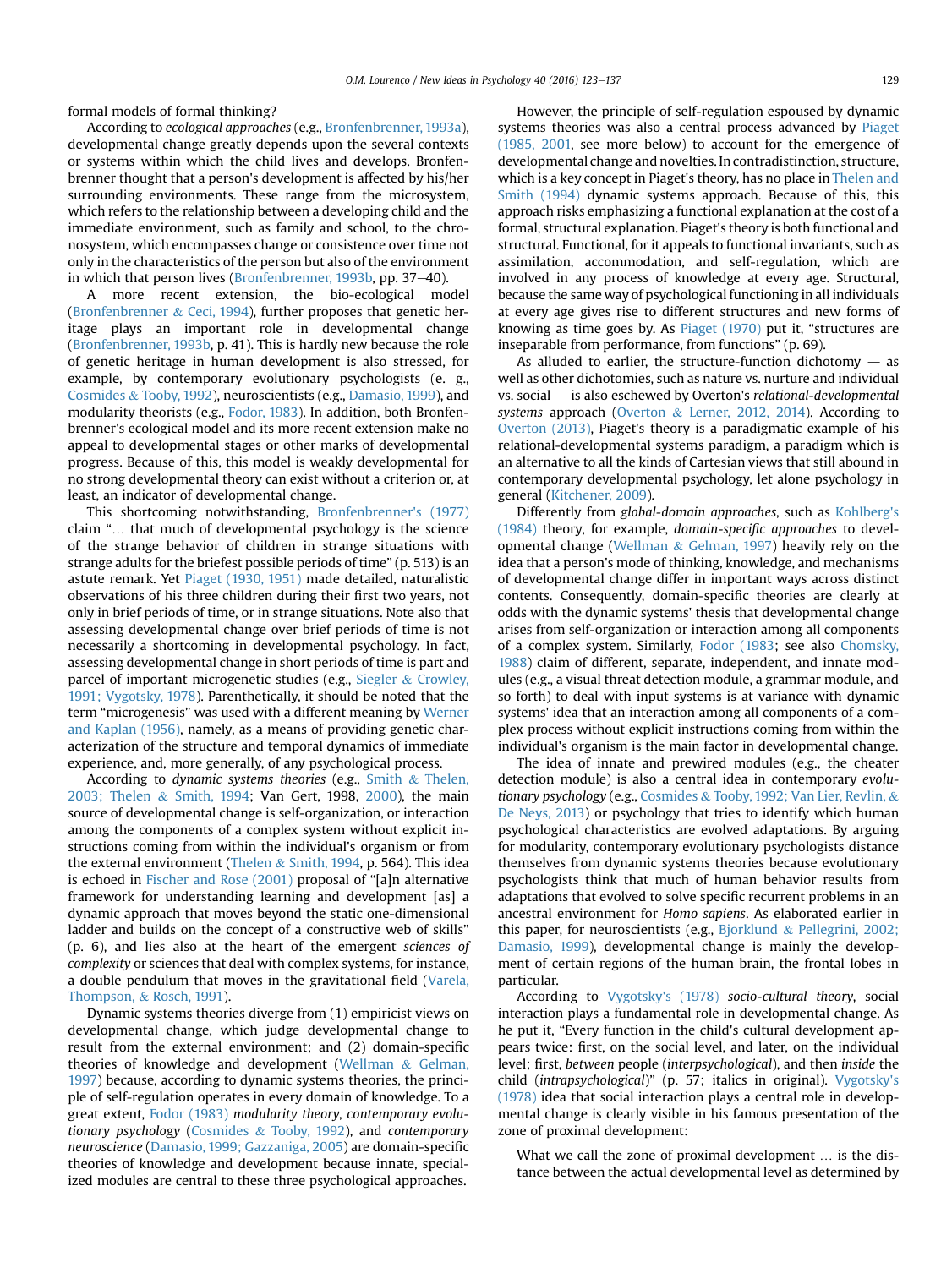independent problem solving and the level of potential development as determined through problem solving under adult guidance or in collaboration with more capable peers (p. 86, italics in original).

Like Vygotsky, [Piaget \(1932\)](#page-13-0) emphasized the role of the child's peers in his/her development, moral development in particular. However, Piaget put more value on collaboration with peers (i.e., a horizontal relationship) than on collaboration with more capable peers and with adults (i.e., a vertical relationship). Contrary to [Piaget \(1983a\), Vygotsky \(1978\)](#page-13-0) subordinated development to learning. This shows that, unlike Piaget, Vygotsky espoused a relatively weak conception of development.

It is worth mentioning that the majority of the above mentioned accounts for explaining developmental change are looking for what factors or antecedents bring about developmental change  $-$  a functional explanation  $-$  rather than a formal/structural explanation. A formal explanation looks for the pattern, structure, or form that characterizes a given developmental change or stage ([Piaget,](#page-13-0) [1968](#page-13-0)).

Although controversial ([Modgil](#page-13-0) & [Modgil, 1982; Siegel](#page-13-0) & [Brainerd, 1978; Thelen](#page-13-0) & [Smith, 1994\)](#page-13-0), Piaget's account of developmental change is remarkable. To begin with, his account anticipated, and incorporated in a coherent, original way, ideas from several approaches, some of which made an independent appearance late in his career (interactivism, for example, dates from the early 1970s), or only after his death in 1980. Chiefly among those approaches are: (a) dynamic systems theories ([Thelen](#page-14-0) & [Smith, 1994\)](#page-14-0) and their emphasis on the process of self-regulation; (b) the sciences of complexity [\(Varela et al., 1991\)](#page-14-0) and their central idea that developmental change is a complex process; (c) [Bickhard's \(2009\)](#page-11-0) interactive model, and its key idea that the only way that action systems and developmental change can be created is by interaction and construction; (d) [Overton \(2013; Overton](#page-13-0) & [Lerner, 2014\)](#page-13-0) process-relational paradigm, and its quest for relational, not dual, Cartesian-like perspectives; and (e) modern neuroscience (e.g., [Damasio, 1999; Gazzaniga, 2005](#page-12-0)), and its emphasis on the role of the brain's maturation in developmental change.

More precisely, for Piaget, developmental change is due to the "three traditional factors" of development  $-$  biological maturation, physical experience, and social interaction, including language  $$ and to complex processes such as equilibration and self-regulation ([Piaget, 1985](#page-13-0)), reflecting abstraction [\(Piaget, 2001\)](#page-13-0), conscious realizing [\(Piaget, 1976\)](#page-13-0), dialectics [\(Piaget, 1980a\)](#page-13-0), contradiction ([Piaget, 1980b\)](#page-13-0), opening to new possibilities ([Piaget, 1987\)](#page-13-0), finding reasons [\(Piaget, 2006\)](#page-14-0), and so forth.

Given the relative paucity of knowledge about the brain during Piaget's career, he could not have gone much beyond generically recognizing the role of maturation in developmental change ([Piaget, 1971b](#page-13-0)), and noting some relations between elementary action schemes and elementary aspects of the brain's functioning. For example, according to [Piaget \(1968\)](#page-13-0), "… the coordination between vision and prehension is effectuated at around four and a half months [because of the] myelination of the pyramidal fissure." (p. 119).

For [Piaget \(1968\),](#page-13-0) maturation is, to an extent, responsible for the invariant sequence of his stages. We say "to an extent" because you cannot, for example, have operations on operations without first having operations, and that is a logical or metaphysical constraint, having nothing to with maturation. Piaget held that the maturation of the nervous system simply opens up a series of possibilities but without giving rise to an immediate actualization of these possibilities. More to the point, maturation is undoubtedly never independent of a certain functional exercise where experience plays a role.

Of course, the role of the brain in general and certain regions of it in particular in developmental change is much more emphasized by neuroscientists (e.g., [Damasio, 1999\)](#page-12-0) and some neo-Piagetian authors (e.g., [Pascual-Leone, 2013](#page-13-0)) than by Piaget and other developmentalists from his time (e.g., [Kohlberg, 1984; Werner,](#page-13-0) [1957\)](#page-13-0). There are now a plethora of neural techniques (e.g., functional magnetic resonance imaging) to measure the brain's activity when people think, feel, or act in a certain way that did not exist when Erikson, Piaget or Kohlberg formulated their theories of psychosocial, cognitive, and moral development.

Although recognizing the role of physical experience in developmental change, [Piaget \(1968\)](#page-13-0) always opposed an empiricist conception of this form of experience, because even the simplest environmental influence is never passively received and registered, always acted upon. In other words, that external influence is always assimilated to the subject's cognitive structures, however elementary these structures may be [\(Piaget, 1930\)](#page-13-0). Therefore, [Piaget \(1964\)](#page-13-0) never conceived of physical experience as a mere copy of reality. Instead of, to know an object is to act upon it, and construct the systems of transformations acting on the object or participating in it.

[Piaget \(1995\)](#page-13-0) always considered social factors a necessary condition of developmental change. In his words, "[i]t is therefore quite evident that social life affects intelligence through the three media of language (signs), the content of interaction (intellectual values) and rules imposed on thought (collective logical or pre-logical norms)" ([Piaget, 1966,](#page-13-0) p. 156). This affirmation shows that the frequent thesis among Piaget's critics (e.g., [Bruner, 1997](#page-12-0)) that his subject is a solitary individual relies on the received view of his theory [\(Kitchener, 2009\)](#page-13-0).

Despite Piaget's emphasis on the role of social factors, including language, in the individual's development, he stressed that they are not sufficient for explaining developmental change. In addition, social factors are for [Piaget \(1962](#page-13-0), p. 4) facts to be explained, not to be invoked without further examination as extra-psychological forces. Therefore, [Piaget \(1995\)](#page-13-0) also rejected what could be called sociological empiricism; i.e., equating social interaction with simple exposure to others and acquisition of knowledge with mere knowledge transmission. For him, a social transmission works only to the extent that it is significant and it becomes significant only to the extent that there is a cognitive structure or stage of development which allows its assimilation.

This is the main reason why [Piaget \(1964](#page-13-0), 1973), although accepting that, to an extent, training can accelerate the subject's operational competencies, such as class-inclusion and transitivity ([Brainerd, 1973, 1974\)](#page-11-0), remained skeptical about it ([Piaget, 1964,](#page-13-0) [1983a\)](#page-13-0): (1) Is such acceleration beneficial or detrimental to the child's development? (2) Is what is learned through acceleration lasting? (3) How much generalization is possible? And (4) what was the subject's stage of development before a given learning experience and what more complex structures has this training succeeded in reaching?

More than a factor or an independent variable of developmental change related to the "why" of development, equilibration or selfregulation [\(Piaget, 1985\)](#page-13-0) is a complex process underlying all development change, hence, more related to the "how" of development [\(Boom, 2009; Campbell, 2009; Smith, 1993](#page-11-0)). In [Piaget's](#page-13-0) [\(1985\)](#page-13-0) words, equilibration is a "… process that leads from a state near equilibrium to a qualitatively different state of equilibrium (i.e., optimizing equilibration or équilibration majorante) by way of multiple disequilibria and re-equilibrations" (p. 3). As [Elkind](#page-12-0) [\(1968\)](#page-12-0) put it, for Piaget, "…equilibration is, at all levels, the dynamic of cognitive change without which the effects of maturation, physical experience, and social experience cannot be understood or explained" (p. xiii). The more a subject is capable of equilibration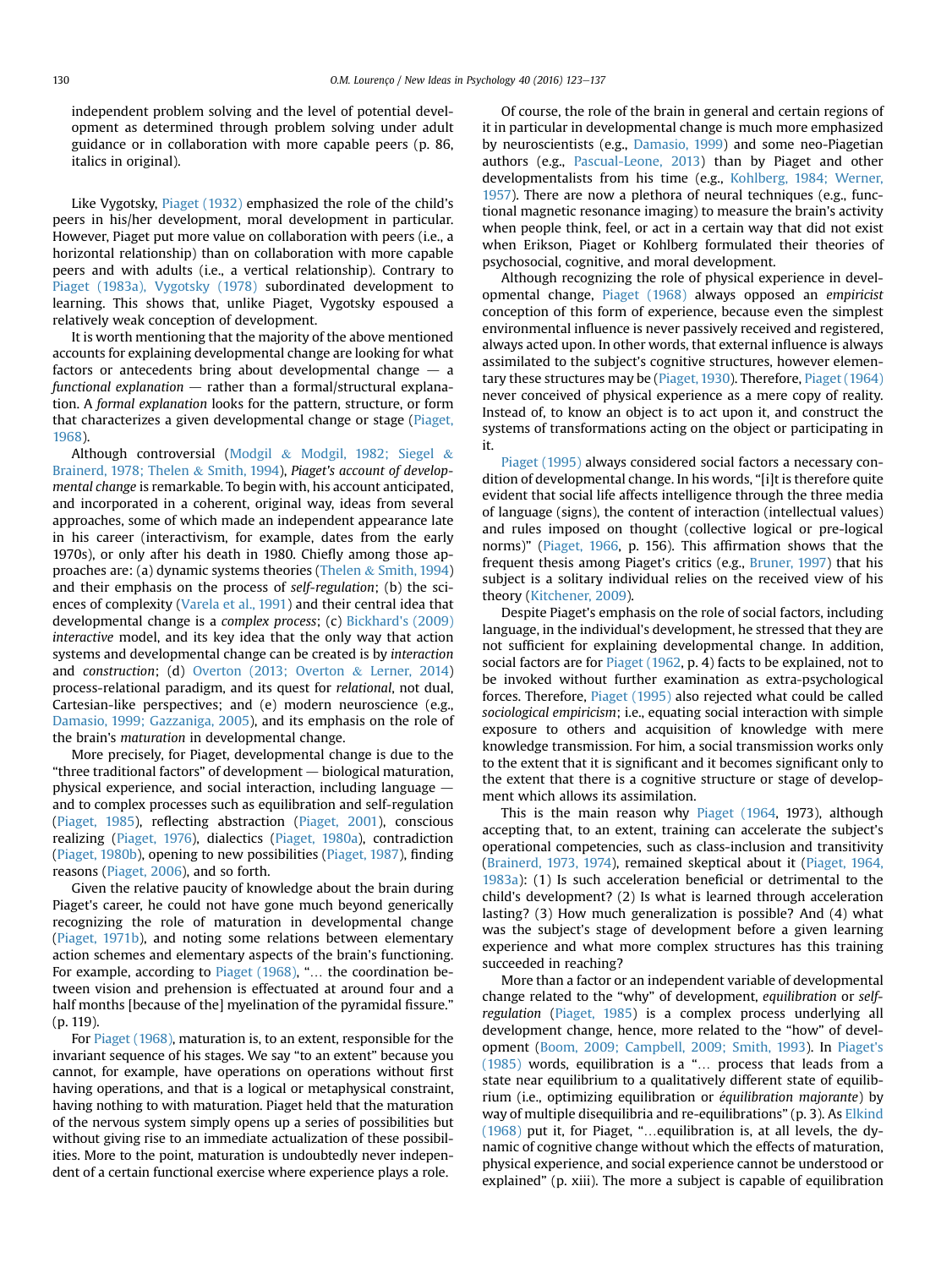and self-regulation, the more s/he is prepared to compensate for "disturbances" or "perturbations" having to do with external contradictions and lacunae, internal limitations or gaps in knowledge.

Although important as a process of developmental change, Piaget realized that equilibration was not alone because other complex processes are also involved (see, for instance, [Campbell,](#page-12-0) [2009; Kesselring, 2009;](#page-12-0) and above). Chief among them is the Piagetian process of abstraction réfléchissante or reflecting abstraction ([Piaget, 2001\)](#page-13-0).

Reflecting abstraction is a logicomathematical, not empirical, abstraction for "…it abstracts properties … of the inner coordinations among our actions" ([Campbell, 2009](#page-12-0), p. 153), and projects, transposes, or transfers them to a higher level. It consists of two steps. The first step — projection or réfléchissement — takes a structure at a lower developmental level and projects it onto a higher level. An elementary example of this projection is the child's capacity for thinking about or verbally describing his sensorimotor move from the kitchen to his/her room. This first step is constructive because a new level of abstraction is generated. The second step – reflection, reorganization, or réflexion – reorganizes the structure at the higher level, which, in its turn, becomes a substructure or content for a higher level of knowing (e.g., to understand that that sensorimotor move  $-$  an identity operation  $$ can be canceled, for example, by an inversion or negation operation).

Some developmentalists (e.g., [Bruner, 1959](#page-12-0)) have considered that the process of equilibration as a main source of developmental is vague, diffuse, and even "surplus baggage" (p. 365). Note that this Bruner's remark dates back to 1959. This means that he was rejecting [Piaget's \(1957\)](#page-13-0) model of equilibration, torn up and replaced in [Piaget's \(1985\)](#page-13-0) main book on equilibration.

Far from being surplus baggage, the Piagetian equilibration process coordinates into a coherent whole the three traditional factors of development (see above). Even so, Piaget was not totally satisfied with his explanation of developmental change, and was the first to recognize some limitations in his own theory. In fact, at the end of his main book on equilibration, [Piaget \(1985\)](#page-13-0) confessed that he could not rejoice in a finished deductive theory, or with agreement with the data beyond a few intersections among the results of various investigations. However, he believed that he had moved beyond the descriptive level in a set of domains where it was now possible to invoke some "reasons" [\(Piaget, 2006](#page-14-0)), some functional and other structural. This confession also appears in his conversations with [Bringuier \(1980\)](#page-11-0):

It is my conviction, illusory or otherwise  $-$  and the future alone will show which part is truth and which but simple conceited obstinacy  $-$  that I have drawn a quite clear general skeleton, but one still full of gaps of such a kind that, in filling them, one will be led to differentiate its connections, in various ways, without at the same time altering the main lines of the system (p. 140, italics added).

As mentioned, much of the controversy about developmental change is related to the way one understands that change. Is developmental change cumulative, gradual, quantitative, variational and continuous, or discrete, qualitative, transformational and discontinuous? Dynamic systems theorists [\(Thelen](#page-14-0) & [Smith, 1994\)](#page-14-0), for example, assume that developmental change is quantitative and continuous. An example of developmental change as a discrete, qualitative, and discontinuous change is Kohlberg's moral stages, for they rely  $-$  so [Kohlberg \(1984\)](#page-13-0) claimed  $-$  on a complete separation of moral content from moral structure. [Carpendale and](#page-12-0) [Krebs \(1995\)](#page-12-0), for example, have found that this separation is not always the case.

Piaget's theory is generally presented as one in which developmental change is qualitative and discontinuous because  $-$  it is  $said$  - developmental change comes out in a sudden burst. In contrast to this view, we think that in Piaget's theory developmental change is both a continuous and a discontinuous process. A discontinuous process because [Piaget \(1983a\)](#page-13-0), for example, posited the existence of discrete stages, was more interested in the quality of one's intelligence than in its quantitative aspects, and did not use mental tests to assess cognitive development [\(Piaget, 1952\)](#page-13-0). A continuous process because for him [\(Piaget, 1971b\)](#page-13-0) nothing in development begins ex abrupto or suddenly, and cognitive development is an extension of biological growth.

In this vein, we believe that whether developmental change is continuous or discontinuous is an otiose dispute. If one assesses developmental change through a microgenetic method, that is, in brief periods of time (days, hours, or even a few minutes; see [Miller](#page-13-0)  $&$  [Coyle, 1999\)](#page-13-0), the change will tend to appear as continuous. In contradistinction, the more one assesses developmental change over longer intervals (yearly or every several years), the more one is likely to think of developmental change in qualitative and discontinuous terms.

Recent accounts of children's theories of mind (i.e., a given child is supposed to have a theory of mind; developmentalists look for an explanation of the child's theory) try to explain how children come to understand that mental states, such as desires, beliefs, and intentions, are behind their and others' performances in certain tasks and everyday situations ([Carpendale](#page-12-0) & [Lewis, 2004; Chandler,](#page-12-0) [2001; Mitchell](#page-12-0) & [Riggs, 2002](#page-12-0)). False-beliefs tasks are the main tasks used by theories-of-mind researchers [\(Wimmer](#page-14-0) & [Perner,](#page-14-0) [1983\)](#page-14-0). Findings have generally shown that, in contrast to 4-yearolds, children as young as 2 or 3-year-olds have difficulty with attributing false beliefs to others, and hence they have not yet a theory of mind ([Chandler, Fritz,](#page-12-0) & [Hala, 1989](#page-12-0)). Therefore, the age of 3-4 years represents a developmental milestone, not a stage, in children's understanding of their own and others' mental sates.

How does one explain this change? Very succinctly, for modular accounts of theories-of-mind, it is mainly due to neural maturation (Leslie,  $1994$ ). According to the "theory-theory" view, the predominant view among researchers in this area, that change depends on children's ability to meta-represent, that is, to understand a representation qua representation or understand the falseness of false beliefs ([Perner, 1991](#page-13-0)). According to the simulation theory, the change reflects an increasing ability to simulate or imagine the experiences of others [\(Harris, 1991](#page-12-0)).

It is worth mentioning that the processes invoked by some theories-of-mind theorists are presented as resting on a solid "anti-Piagetian" footing ([Perner](#page-13-0) & [Astington, 1992,](#page-13-0) p. 146). But this is not required [\(Carpendale](#page-12-0) & [Lewis, 2004; Chandler, 2001\)](#page-12-0). Young children's difficulty with attributing mental states to others could be explained by the Piagetian concept of egocentrism/centration, or the young child's failure to clearly demarcate the objective from the subjective [\(Piaget, 1930](#page-13-0), p. 242), or to take into account two different perspectives at the same time [\(Kesselring](#page-13-0) & [Müller, 2011\)](#page-13-0). In addition, it seems that in children's theories-of-mind one's understanding of mental states tops out at the age of  $4-5$  years (see, for a different perspective, [Chandler, 2001\)](#page-12-0). Because of this, those approaches are weakly developmental. A theory cannot be strongly developmental if it claims that development in some domains comes to an end as soon as it has begun.

To sum up, developmental psychologists appeal to different factors and processes that underlie and lead to developmental change. This difference has much to do with the psychological approach that one embraces, the type of explanation one is looking for, the empirical method used to assess developmental change, and the conception of development one adopts.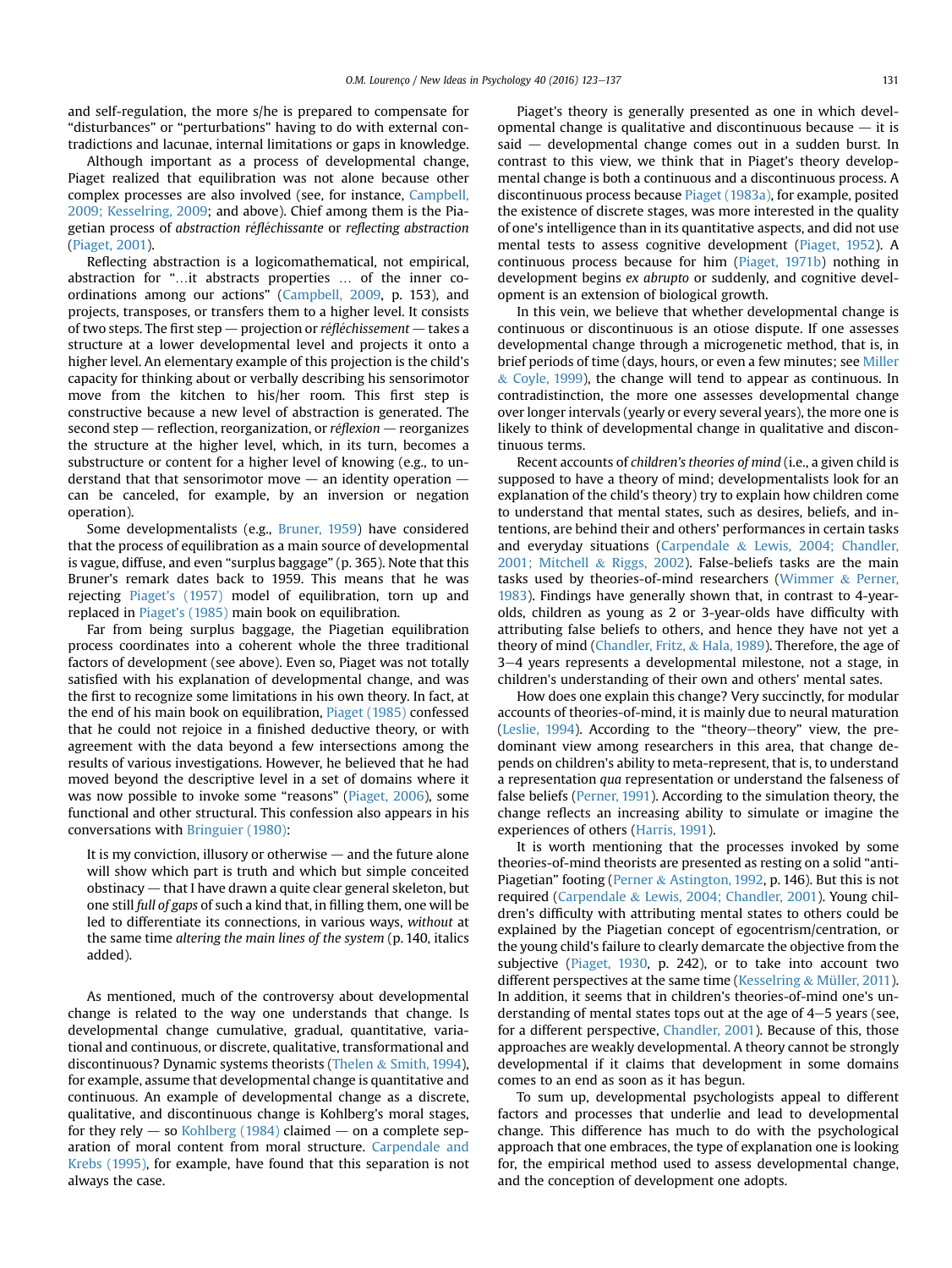## 5. Should we abandon the concept of developmental stages?

Our answer to this question is that the classic concept of developmental stages still is relevant to developmental psychology. We see developmental stages as clear, useful heuristics or conceptual tools to identify and chart developmental change in various domains (e.g. [Kohlberg, 1984; Piaget, 1983a](#page-13-0)).

Even so, the prevailing tendency has been for developmental psychology to jettison the stage concept in general, and Piaget's stages in particular ([Fischer](#page-12-0) & [Grannott, 1995; Flavell, 1982; 1985;](#page-12-0) [Gopnik, 1996; Karmiloff-Smith, 1992; Thelen](#page-12-0) & [Smith, 1994](#page-12-0)). We think that this tendency is largely explained by the weak conception of development underlying many psychological approaches (e.g., information-processing approaches) and widespread acceptance of the received view of Piaget's theory.

In some previous sections we have shown that the weaker a theory is developmentally, the more it will claim that developmental stages should be jettisoned. In what follows, we elaborate a bit more on how the received view of Piaget's theory helps to convince developmentalists that stages are doomed to being abandoned.

1. To begin with, this received view wrongly assumes that Piaget's theory adopts  $-$  as information-processing approaches do (e.g., [Klahr, 1992\)](#page-13-0)  $-$  a narrow, computational view of representation. Although he posited representation in a broader, noncomputational sense (see [Chapman, 1988; Piaget, 1951](#page-12-0)), [Piaget](#page-13-0) [\(1964, 1983a\)](#page-13-0) aimed more at a constructivist than a representational view of development and knowledge. That is, for Piaget to know an object is to act upon it, and construct the transformation systems acting on the object or participating in it rather than to form an image of such an object. This idea is well documented in [Inhelder and Piaget \(1969\)](#page-12-0) words:

A cube is perceived as a thing which can be handled and turned over and turned around … [and] to perceive a house is not to look at an image which has gone into your eyes [mind or brain], but to recognize a solid shelter for you to get into (p. 13).

2. Another claim is that developmental psychology should abandon developmental stages because they are wrongly assumed to have explanatory value. In [Brainerd's \(1978\)](#page-11-0) words: "… whereas Piaget's stages [and developmental stages] are perfectly accepted as descriptions of behavior, they have no status as explanatory constructs" (p.173). However, when critics state that Piaget's stages are primarily descriptive, they are not saying anything that Piaget had not recognized. He compared stages to zoological and botanical classification in biology, which is preliminary to analysis (Piaget in [Osterrieth et al., 1956](#page-13-0), pp. 56-57).

3. [Brainerd \(1978\),](#page-11-0) as well as other critics (e.g., Larivée et al., [2000; Siegel](#page-13-0) & [Brainerd, 1978\)](#page-13-0) still argue that developmental stages, Piaget's stages in particular, have no future in developmental psychology for they appeal to an extreme competence theory, according to which the child's performance in a given task depends only on her competence and has nothing to do with performance factors, such as the content of the task, the context in which it is presented to the child, and so forth. This idea also relies on the received view of Piaget. Suffice it to say, for instance, that for Piaget "…we never attain a measure of comprehension in a pure state, but always a measure of comprehension relative to a given problem and a given material." [\(Piaget](#page-14-0) & [Szeminska, 1980](#page-14-0), p. 193; italics added). As noted earlier, the late [Piaget \(1972\)](#page-13-0) maintained that individuals can be formal in certain areas, but not in others. If "competence" is meant in [Chomsky's \(1988\)](#page-12-0) sense, Piaget's theory cannot be a competence theory, because it would have to presuppose that correct descriptions of what the child can do automatically also describe what the child knows and explain what the child does.

4. Developmental psychology should jettison developmental stages, Piaget's in particular, because Piaget's theory predicts developmental synchronies not corroborated by data. It is true that some studies designed to test the developmental synchrony supposedly "predicted" by Piaget's theory have generally found asynchrony and décalage, both in concrete and formal operational tasks, for example (e.g., [Bond, 2010; Brainerd, 1973](#page-11-0)). For some of Piaget's critics, these finding are a serious anomaly for his (structural) theory because they refute one of its empirical predictions, requiring its abandonment in future developmental research ([Flavell, 1982](#page-12-0)). Note, however, that Piaget was the first to report (horizontal or within-stage) décalage, for example, on a variety of conservation and classification problems! (See [Inhelder](#page-12-0) & [Piaget,](#page-12-0) [1969; Piaget](#page-12-0) & [Szeminska, 1980](#page-12-0)).

5. Developmental psychology should abandon developmental stages, Piagetian stages in particular, because Piaget's appealed to three disconfirmed assumptions: people at a given time function only at one stage, solitarily, and according to one pathway [\(Fischer](#page-12-0)  $&$  [Grannott, 1995,](#page-12-0) pp. 304–305). Again, these assumptions rely on the received view of Piaget, a view in which a particular interpretation of Piaget's thought is being utilized as it if were Piaget's own thought (e.g., [Brainerd, 1978\)](#page-11-0). In fact, [Piaget \(1972\)](#page-13-0) made it clear, for example, that formal thinking exists in some domains but not in others, that without interchange of thought and cooperation with others the individual would never come to group his operations into a coherent whole [\(Piaget, 1966](#page-13-0), p. 163), and that development could follow psychogenetic pathways different from the one he had identified (Piaget in [Bringuier, 1980](#page-11-0), p. 100).

6. Developmental stages, including Piaget's, should be jettisoned because they are too global and vague ([Brainerd, 1978\)](#page-11-0). How can it be said that Piagetian stages are too vague? Note, for example, that performances and cognitive processes linked to the preoperational stages are described as those in which there is a predominance of (a) centration over decentration; (b) irreversibility over reversibility; (d) affirmation over negation; (e) configurations over transformations; (e) irrelevant transformations over relevant transformations, and so forth. In addition to these descriptive characteristics, such performances can be formalized in terms of functions, identities, correspondences and morphisms (see, for example, [Piaget, Henriques,](#page-14-0) & [Ascher, 1992](#page-14-0)).

To sum up, the reasons for abandoning developmental stages are mainly based on the received view of Piaget's theory and a weak conception of development. If developmental psychology loses sight of developmental stages, what is the better and clearer concept for charting and characterizing the new, qualitatively different forms of knowing and thinking that emerge, develop, and attain full maturity over time? More than any other, the concept of developmental stages is suitable for that purpose. By its very nature, it makes us think of development in terms of transformational, integrative, hierarchical, sequential and directional change. Developmental stages have also a long history in developmental psychology. It really does seem that if stages did not exist, we would have to invent them.

#### 6. Concluding remarks

In the article, we have presented a critical review of the main answers that have been given to five controversial questions regarding the concept of developmental stages, Piaget's stages in particular, while arguing for a strong conception of development and a non-received view of Piaget's theory. Do developmental stages exist? We think that they exist and that they are clearer conceptual tools than other putative devices (e.g., levels, periods,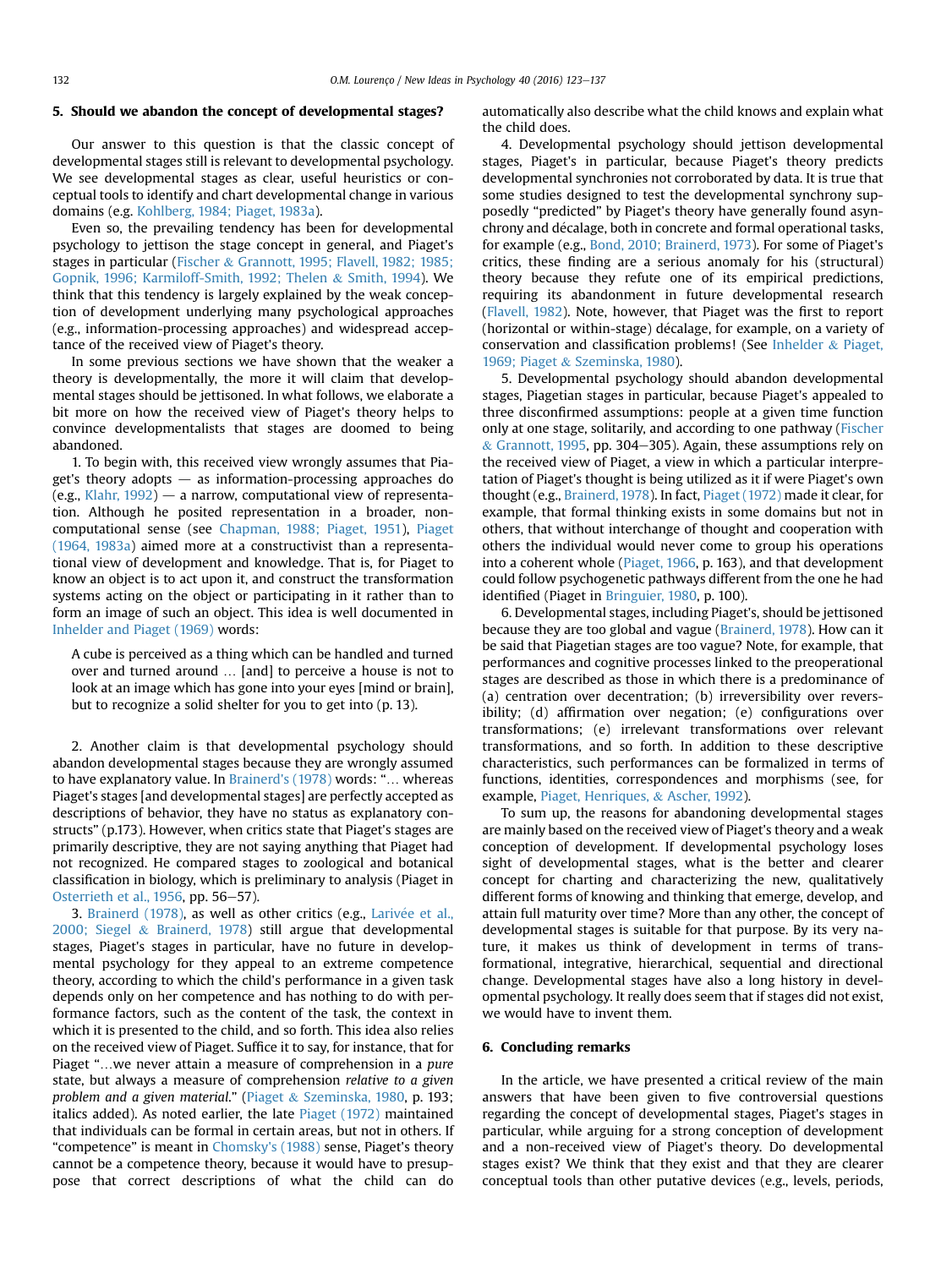phases, cycles, layers, or seasons) to chart developmental change. If developmental stages exist, where are they? We think that they exist, not as reified entities in each person's mind or brain, but as a priori conceptions posited by many developmentalists to chart developmental change and characterize the descriptive and formal properties of subjects' performances and cognitive processes in certain tasks or situations. What properties should a developmental sequence have in order to be considered a sequence of developmental stages? Adopting a strong conception of development, we believe that in order to be considered a sequence of developmental stages, it has to be, among others things, invariant, hierarchical, integrated, structured, and equilibrated. How does one explain developmental change? We think that, among the myriad of explanations offered to this question, Piaget gave an original, although not definitive, answer to this question. His answer takes into account the three traditional factors of development and coordinates them all by invoking complex processes such as equilibration, reflecting abstraction, and so forth. In so doing, he anticipated processes of developmental change (e.g., selfregulation), which were adopted later by other prominent developmental figures (e.g., [Thelen](#page-14-0) & [Smith, 1994\)](#page-14-0). Should we abandon the classic concept of developmental stages? In sharp contrast to many authors, we think that developmental stages were useful heuristics to chart development changes in the past (e.g., in Piaget's theory and Kohlberg's), are useful constructs for identifying and charactering developmental change in the present [\(Feldman, 2004;](#page-12-0) [Müller et al., 2009a\)](#page-12-0), and probably will continue to be useful constructs in future development psychology.

Some readers may wonder whether this paper is about developmental stages or the critique and defense of Piagetian developmental theory. It is about both. More than any other, Piaget's theory has been the most influential in shaping empirical research and theoretical debate in developmental psychology, about developmental stages in particular. There are: (a) Piagetian theories (e.g., Kohlberg's moral theory); (b) neo-Piagetian theories (e.g., Case's theory of intellectual development); (c) post-Piagetian theories (e.g., Commons et al.'s model of cognitive development beyond Piagetian formal operations); (d) anti-Piagetian theories (e.g., Perner's approach to children's theories of mind); and (e) even neoneo-Piagetian theories (e.g., Bickhard's interactive model of development). We do not know of any other psychological theory that has received all five prefixes. As amply shown in this review, Piaget's theory is implicated in the majority, if not all, of accounts addressed here. It is understandable that Piaget's theory and its critique/defense would constitute the main background for a grounded, comprehensive discussion about developmental stages and issues related to them.

Some readers may say that too many issues are discussed in one piece. Note, however, that all those issues are explicitly related to the five developmental questions on which the present paper is focused. In addition, we wanted to present a comprehensive critical review of the main answers to those questions.

Other readers of this article may argue that this critical review does not present a new perspective. This remark expresses the widespread idea that if you have no new theory to propose, then it is better to say nothing. But if progress in a science was a function of the number of theories that that science offers, then psychology ought to be the queen of the sciences. This we definitely know is not the case. Although does not present a new perspective, the present critical review addresses the main responses to each of the five mentioned questions in a novel way, that is, by arguing for a strong conception of development and a non-received view of Piaget's theory. Thus far, there is no paper in the vast developmental literature doing what the present critical review does.

The present paper often refers to the received view of Piaget's

theory and to its many misunderstandings. Readers of this review may ask why Piaget's theory has been so misinterpreted. There are several reasons. Chief among them are the following:

First, like any other grand psychological theory, such as [Freud's](#page-12-0) [\(1968\), Skinner \(1969\),](#page-12-0) and [Kohlberg's \(1984\)](#page-13-0) approaches ([Modgil](#page-13-0) & [Modgil, 1986, 1987; Webster, 2005\)](#page-13-0), Piaget'[s \(1983a\)](#page-13-0) theory was doomed to being interpreted in different ways and even to being misunderstood ([Modgil](#page-13-0) & [Modgil, 1982\)](#page-13-0). Similar things have happened to grand theories in other disciplines, such as [Darwin's](#page-12-0) [\(1962\)](#page-12-0) theory of evolution (see [Coyne, 2009\)](#page-12-0). [Darwin \(1962\)](#page-12-0) affirmed a long time ago that "[g]reat is the power of steady misrepresentation; but the history of science shows that fortunately this power does not long endure" (p. 421).

Second, some years ago [Zeaman \(1959\)](#page-14-0) has pointed to a common, albeit unnoticed, procedure in scientific research and theorizing in different fields. Whereas in "… the natural sciences, each succeeding generation stands on the shoulders of those that have gone before …, in the social sciences each generation steps in the face of its predecessors." (p. 167). Thus, it may be the case that when psychological theories appear, their proponents and followers prefer to step in the face of their predecessors. As amply shown in this critical review, Piaget's theory was frequently subjected to such a procedure. In the process, it was misunderstood in several respects.

Third, Piaget considered himself to be mainly an epistemologist. Genetic (developmental) psychology was for him a means to "test" his epistemological assumptions, such as his constructivist claims. Many theorists and researchers (e.g., [Flavell, 1963; Gelman](#page-12-0) & [Baillargeon, 1983\)](#page-12-0) have thought of Piaget more as a psychologist than an epistemologist. The fact that Piaget's three big books on epistemology [\(Piaget, 1950a, b, c](#page-13-0)) have still not been translated into English only compounds the problem. When three main (epistemological) books are not being read, a comprehensive understanding of Piaget's theory is almost impossible.

Fourth, "Overall, Piaget published 88 authored or edited books in French; yet 38 … are still unavailable in English … The pattern is the same or worse for Piaget's papers." In addition, English translations of Piaget's books are not without their problems, which include "pseudo-translation, incomplete translation, inconsistent translation into the same book, inconsistent translation between different books, mistranslation, and typographical error." ([Müller,](#page-13-0) [Carpendale,](#page-13-0) & [Smith, 2009b](#page-13-0), p. 29). As many of Piaget's critics are native English speakers, it is feasible that missing and poor translations are an additional reason for their misunderstanding of Piaget's theory.

Fifth, as mentioned earlier, during a career of nearly 60 years, Piaget introduced changes into his theory. These changes have led some developmentalists to speak about Piaget's new theory (e.g., [Beilin, 1992b\)](#page-11-0). But post-1965 Piaget seems to be unknown by some of his critics (e.g., [Brainerd, 1978; Siegal, 1997\)](#page-11-0). In addition, some neo-Piagetians (see above) may consider his writings after 1965 to be unnecessary and unwelcome competition with their own work.

Sixth, [Piaget's \(1952\)](#page-13-0) famous clinical or critical method has nothing to do with null hypothesis significance testing, which pervades most empirical research in developmental psychology, not to mention in all of the other areas ([Meehl, 1978](#page-13-0)). Piaget's clinical or critical method is at variance with the "…Anglophone diet of standardized, objective, and experimental scientific method where results were routinely presented following some sort of routine statistical analyses" [\(Bond](#page-11-0) & [Tryphon, 2009,](#page-11-0) p. 171). Some of Piaget's critics (e.g., [Siegal, 1997\)](#page-14-0) also fault his method for appealing too much to justifications, counter-suggestions, and repeated questioning when children are interviewed in Piagetian tasks. According to such critics, these procedures may hide the child's true cognitive competence. However, far from being a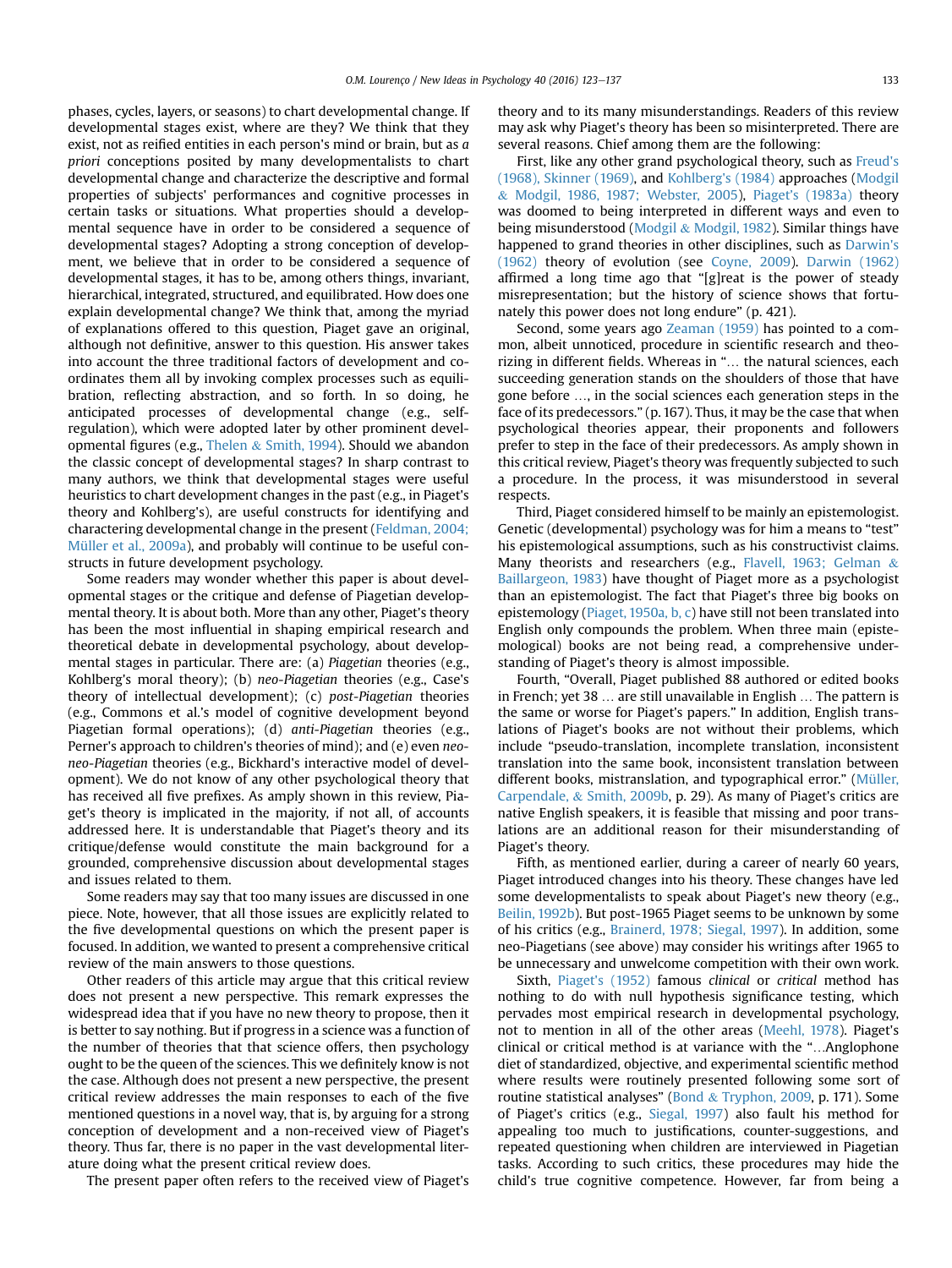<span id="page-11-0"></span>nuisance in Piaget's clinical/critical method, such procedures are quintessential to assess the child's idea of logical necessity. As epistemologist, [Piaget \(1986, 1983b](#page-13-0)) was highly interested in knowing how the new forms of thinking which appear and develop over time become necessary once constructed.

Finally, Piaget bears his own responsibility for being misun-derstood: (a) on some occasions (e.g., [Piaget, 1941\)](#page-13-0), he referred to his overarching structures as if they were factors or antecedents of developmental change. This article, among others, may have led some authors (e.g., Brainerd, 1978) to think of Piagetian stages as explanatory rather than descriptive concepts; (b) although being highly prolific on many important issues [\(Gruber](#page-12-0) & Vonèche, 1995), Piaget wrote, sometimes confusedly, in a language that much of his audience could not read. Note, for example, that when the Piagetian term "abstraction réfléchissante" is rendered in English, there appear two different translations: *reflective abstraction* ([Gruber](#page-12-0)  $\&$ Vonèche, 1995, p. 873), and reflecting abstraction ([Campbell, 2009,](#page-12-0) p. 153). Some might have been led to conclude that reflective abstraction and reflecting abstraction are two different processes of developmental change; and (c) The clinical/critical method was the preferred method that Piaget used for collecting and interpreting the data that are reported in most of his books. Yet Piaget used the introduction to just one of his many books to characterize his famous method [\(Piaget, 1952\)](#page-13-0). This certainly did not promote understanding among developmental psychologists who were not themselves trained in it (e.g., [Siegal, 1997](#page-14-0)).

In his conversations with the French journalist Jean-Claude Bringuier, Piaget had the following to say about theories:

When one theory succeeds another, the initial impression is that the new one contradicts the old and eliminates it, whereas subsequent research leads to retaining more of it than was foreseen. My secret ambition is that the hypotheses one could oppose to my own will finally be seen not to contradict them but to result from a normal process of differentiation" (Piaget in Bringuier, 1980, p. 144).

Borrowing from Piaget's secret ambition, our secret, humble ambition is that the present paper (1) shows that when a new theory (let alone a new critical review) appears it retains more of previous theories (and critical reviews) than was foreseen. If new research, hypotheses, theories or reviews result from a normal process of differentiation and integration, then no hypothesis, theory or review is totally new, for its raison d'être and its very existence are partly due to previous research, hypotheses, theories, and reviews. Paraphrasing critic John [Horgan \(1999\)](#page-12-0), "theories of human nature never really die; they just go in and out of fashion" (pp.  $6-7$ ); (2) documents that the remarks one could make about the present critical review will finally be seen not to eliminate its relative novelty and usefulness but to result from a normal process of differentiation from, and integration into, previous critical reviews of the concept of developmental stages, Piaget's stages in particular. By arguing for a strong conception of development and a non-received view of Piaget's theory, we have tried appeal to a  $clear-as$  opposed to a vague and loose  $-$  concept of development and developmental stages, and to an interpretation of Piaget's theory that steers clear of the usual misunderstandings. Note that, as [Laudan \(1977\)](#page-13-0) pointed out: "The increase of the conceptual clarity of a theory through careful clarifications and specifications of meaning is one of the most important ways in which science progresses" (p. 50); (3) helps to show that dominant concepts and research paradigms can be analyzed from different points of view, which will reveal their strengths and limitations. Because of such limitations, even the grand theories of psychological development— such as Piaget's and Kohlberg's theories—eventually will fade and will replaced by more progressive research programmes (see [Lakatos, 1978\)](#page-13-0); (4) contributes to a better understanding of the main responses to the five (developmental) questions addressed in this review; and (5) points to the strengths and limitations underlying those responses, namely when it shows that most of those responses rely on a weak conception of development and a "received" view of Piaget.

It is said that Alexander the Great (356-323 BC), king of Macedonia, once asked his tutor, the geometer Menaechmos (380- 320 BC), to teach him a shortcut to mastery of geometry. Menaechmos is alleged to have replied that for traveling through Alexander's country there were royal roads and roads for common citizens, but in geometry there is only one road, and this (difficult) road is the same for all people (see, for instance, [Heath, 1921\)](#page-12-0).

We psychologists often appeal to shortcuts in our otherwise ingenious endeavors to conduct research, advance new theories, make critical reviews, and so forth. However, the more often one chooses a shortcut, not a rigorous track, the more one is likely to be lost in the interim, and the less one is likely to accomplish the intended goal.

## Acknowledgments

We would like to thank Mark H. Bickhard, and Robert L. Campbell for their helpful comments on an earlier version of this article, and for the help in editing my English.

## References

- Alexander, C., & Langer, E. (Eds.). (1990). [Higher stages of human development: Per](http://refhub.elsevier.com/S0732-118X(15)00048-3/sref1)spectives on adult growth[. New York/Oxford: Oxford University Press.](http://refhub.elsevier.com/S0732-118X(15)00048-3/sref1)
- [Arlin, P. \(1975\). Cognitive development in adulthood: a](http://refhub.elsevier.com/S0732-118X(15)00048-3/sref2) fifth stage. Developmental [Psychology, 11](http://refhub.elsevier.com/S0732-118X(15)00048-3/sref2), 602-[606](http://refhub.elsevier.com/S0732-118X(15)00048-3/sref2).
- [Bady, R. \(1978\). Comments on current uses of Piaget's concept of stage.](http://refhub.elsevier.com/S0732-118X(15)00048-3/sref3) Journal of [Research in Science and Thinking, 15](http://refhub.elsevier.com/S0732-118X(15)00048-3/sref3), 573-[576.](http://refhub.elsevier.com/S0732-118X(15)00048-3/sref3)
- [Baltes, P. \(1987\). Theoretical propositions of life span developmental psychology: on](http://refhub.elsevier.com/S0732-118X(15)00048-3/sref4) [the dynamics between growth and decline.](http://refhub.elsevier.com/S0732-118X(15)00048-3/sref4) Developmental Psychology, 23,  $611 - 626$  $611 - 626$  $611 - 626$
- Bandura, A. (1977). Social learning theory[. Englewood Cliffs, NJ: Prentice-Hall.](http://refhub.elsevier.com/S0732-118X(15)00048-3/sref5)
- Bandura, A. (1986). [Social foundations of thought and action](http://refhub.elsevier.com/S0732-118X(15)00048-3/sref6). Englewood Cliffs, NJ: [Prentice-Hall](http://refhub.elsevier.com/S0732-118X(15)00048-3/sref6).
- [Bart, W. \(2004\). A commentary on H. D. Feldman's essay on Piaget's stages.](http://refhub.elsevier.com/S0732-118X(15)00048-3/sref7) New Ideas in Psychology,  $22$ ,  $233-237$ .
- [Beilin, H. \(1992a\). Piaget's enduring contribution to developmental psychology.](http://refhub.elsevier.com/S0732-118X(15)00048-3/sref8) [Developmental Psychology, 28](http://refhub.elsevier.com/S0732-118X(15)00048-3/sref8), 191-[201.](http://refhub.elsevier.com/S0732-118X(15)00048-3/sref8)
- [Beilin, H. \(1992b\). Piaget's new theory. In H. Beilin, & P. Pufall \(Eds.\),](http://refhub.elsevier.com/S0732-118X(15)00048-3/sref9) Piaget's theory: [Prospects and possibilities](http://refhub.elsevier.com/S0732-118X(15)00048-3/sref9) (pp.  $1-17$ ). NJ: Erlbaum.
- [Beilin, H. \(1994\). Mechanisms in the explanation of developmental change.](http://refhub.elsevier.com/S0732-118X(15)00048-3/sref10) [Advances in Child Developmental and Behavior, 25](http://refhub.elsevier.com/S0732-118X(15)00048-3/sref10), 327-[352](http://refhub.elsevier.com/S0732-118X(15)00048-3/sref10).
- Bennett, G., & Hacker, P. (2003). [Philosophical foundations of neuroscience](http://refhub.elsevier.com/S0732-118X(15)00048-3/sref11). Oxford: [Blackwell.](http://refhub.elsevier.com/S0732-118X(15)00048-3/sref11)
- [Bickhard, M. \(1978\). .The nature of developmental stages.](http://refhub.elsevier.com/S0732-118X(15)00048-3/sref12) Human Development, 21,  $217 - 233$  $217 - 233$  $217 - 233$ .
- [Bickhard, M. \(2009\). Interactivism: a manifesto.](http://refhub.elsevier.com/S0732-118X(15)00048-3/sref13) New Ideas in Psychology, 27, 85–[95](http://refhub.elsevier.com/S0732-118X(15)00048-3/sref13). [Bijou, S. \(1968\). Ages, stages, and the naturalization of human development.](http://refhub.elsevier.com/S0732-118X(15)00048-3/sref14)<br>[American Psychologist, 23](http://refhub.elsevier.com/S0732-118X(15)00048-3/sref14), 419–[427.](http://refhub.elsevier.com/S0732-118X(15)00048-3/sref14)
- Bjorklund, D., & Pellegrini, A. (2002). [The origins of human nature: Evolutionary](http://refhub.elsevier.com/S0732-118X(15)00048-3/sref15) developmental psychology[. Washington, DC: American Psychological](http://refhub.elsevier.com/S0732-118X(15)00048-3/sref15) [Association](http://refhub.elsevier.com/S0732-118X(15)00048-3/sref15).
- Bond, T. (2010). Comparing décalage and development with cognitive develop-mental tests. [Journal of Applied Measurement, 11](http://refhub.elsevier.com/S0732-118X(15)00048-3/sref16), 158-[171.](http://refhub.elsevier.com/S0732-118X(15)00048-3/sref16)
- [Bond, T., & Tryphon, A. \(2009\). Piaget and method. In U. Müller, J. Carpendale, &](http://refhub.elsevier.com/S0732-118X(15)00048-3/sref212) L. Smith (Eds.), [The Cambridge companion to Piaget](http://refhub.elsevier.com/S0732-118X(15)00048-3/sref212) (pp. 171-[199\). Cambridge:](http://refhub.elsevier.com/S0732-118X(15)00048-3/sref212) [Cambridge University Press](http://refhub.elsevier.com/S0732-118X(15)00048-3/sref212).
- [Boom, J. \(2009\). Piaget on equilibration. In U. Müller, J. Carpendale, & L. Smith \(Eds.\),](http://refhub.elsevier.com/S0732-118X(15)00048-3/sref17) [The Cambridge companion to piaget](http://refhub.elsevier.com/S0732-118X(15)00048-3/sref17) (pp. 132-[149\). Cambridge: Cambridge](http://refhub.elsevier.com/S0732-118X(15)00048-3/sref17) [University Press](http://refhub.elsevier.com/S0732-118X(15)00048-3/sref17).
- [Brainerd, C. \(1973\). Order and acquisition of transitivity, conservation, and](http://refhub.elsevier.com/S0732-118X(15)00048-3/sref18) [class-inclusion of length and weight.](http://refhub.elsevier.com/S0732-118X(15)00048-3/sref18) Developmental Psychology, 8, 105-[111.](http://refhub.elsevier.com/S0732-118X(15)00048-3/sref18)
- [Brainerd, C. \(1974\). Training and transfer of transitivity, conservation, and](http://refhub.elsevier.com/S0732-118X(15)00048-3/sref19) [class-inclusion of length.](http://refhub.elsevier.com/S0732-118X(15)00048-3/sref19) Child Development, 45, 324-[334.](http://refhub.elsevier.com/S0732-118X(15)00048-3/sref19)
- [Brainerd, C. \(1978\). The stage question in cognitive-developmental theory.](http://refhub.elsevier.com/S0732-118X(15)00048-3/sref20) Behav[ioral and Brain Sciences, 2](http://refhub.elsevier.com/S0732-118X(15)00048-3/sref20), 173-[213.](http://refhub.elsevier.com/S0732-118X(15)00048-3/sref20)
- Bringuier, J. (1980). Conversations with jean piaget[. Chicago: University of Chicago](http://refhub.elsevier.com/S0732-118X(15)00048-3/sref21) [Press \(Original work published 1978\)](http://refhub.elsevier.com/S0732-118X(15)00048-3/sref21).
- [Bronfenbrenner, U. \(1977\). Toward an experimental ecology of human](http://refhub.elsevier.com/S0732-118X(15)00048-3/sref22)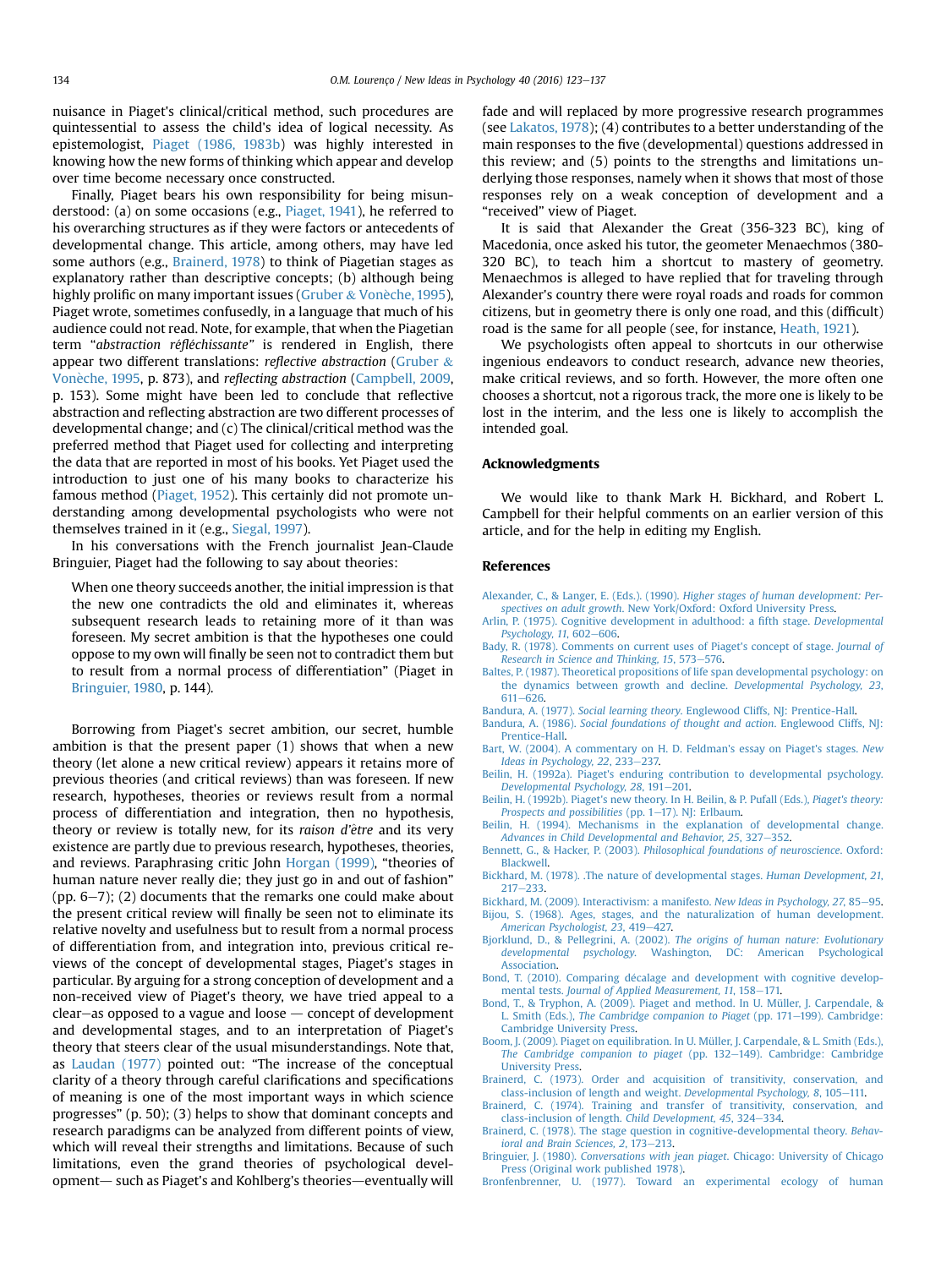<span id="page-12-0"></span>development. [American Psychologist, 33](http://refhub.elsevier.com/S0732-118X(15)00048-3/sref22), 515-[531.](http://refhub.elsevier.com/S0732-118X(15)00048-3/sref22)

- [Bronfenbrenner, U. \(1993a\). The ecology of cognitive development: research models](http://refhub.elsevier.com/S0732-118X(15)00048-3/sref23) and fugitive fi[ndings. In R. Wozniak, & K. Fischer \(Eds.\),](http://refhub.elsevier.com/S0732-118X(15)00048-3/sref23) Development in context (pp.  $3-44$ ). Hillsdale, NJ: Erlbaum.
- [Bronfenbrenner, U. \(1993b\). Ecological models of human development. In](http://refhub.elsevier.com/S0732-118X(15)00048-3/sref24) M. Gauvain, & M. Cole (Eds.), [Readings on the development of children](http://refhub.elsevier.com/S0732-118X(15)00048-3/sref24) (2nd ed., [pp. 37](http://refhub.elsevier.com/S0732-118X(15)00048-3/sref24)-[43\). New York: Freeman.](http://refhub.elsevier.com/S0732-118X(15)00048-3/sref24)
- [Bronfenbrenner, U., & Ceci, S. \(1994\). Nature-nurture reconceptualization in](http://refhub.elsevier.com/S0732-118X(15)00048-3/sref25) [developmental perspective: a bio-ecological model.](http://refhub.elsevier.com/S0732-118X(15)00048-3/sref25) Psychological Review, 101,  $568 - 586$  $568 - 586$  $568 - 586$
- [Bruner, J. \(1959\). Inhelder and Piaget,](http://refhub.elsevier.com/S0732-118X(15)00048-3/sref26) the growth of logical thinking. British Journal of  $Psychology, 50, 363-370.$  $Psychology, 50, 363-370.$  $Psychology, 50, 363-370.$  $Psychology, 50, 363-370.$
- [Bruner, J. \(1997\). Celebrating divergence: piaget and vygotsky.](http://refhub.elsevier.com/S0732-118X(15)00048-3/sref27) Human Development,  $40, 63 - 73$  $40, 63 - 73$  $40, 63 - 73$  $40, 63 - 73$
- [Burman, J. \(2013\). Updating the Baldwin effect: the biological levels in Piaget's new](http://refhub.elsevier.com/S0732-118X(15)00048-3/sref28) theory. [New Ideas in Psychology, 31](http://refhub.elsevier.com/S0732-118X(15)00048-3/sref28), 363-[373.](http://refhub.elsevier.com/S0732-118X(15)00048-3/sref28)
- [Campbell, R. \(2009\). Constructive processes: abstraction, generalization, and di](http://refhub.elsevier.com/S0732-118X(15)00048-3/sref29)[alectics. In U. Müller, J. Carpendale, & L. Smith \(Eds.\),](http://refhub.elsevier.com/S0732-118X(15)00048-3/sref29) The Cambridge companion [to piaget](http://refhub.elsevier.com/S0732-118X(15)00048-3/sref29) (pp. 150-[170\). Cambridge: Cambridge University Press.](http://refhub.elsevier.com/S0732-118X(15)00048-3/sref29)
- Campbell, R., & Bickhard, M. (1986). [Knowing kevels and developmental stages](http://refhub.elsevier.com/S0732-118X(15)00048-3/sref30). Basel: [Karger](http://refhub.elsevier.com/S0732-118X(15)00048-3/sref30).
- Carey, S., & Gelman, R. (Eds.). (1991). [The epigenesis of mind: Essays on biology and](http://refhub.elsevier.com/S0732-118X(15)00048-3/sref31) cognition[. Hillsdale, NJ: Erlbaum.](http://refhub.elsevier.com/S0732-118X(15)00048-3/sref31)
- [Carpendale, J. \(2000\). Kohlberg and Piaget on stages and moral reasoning.](http://refhub.elsevier.com/S0732-118X(15)00048-3/sref32) Devel[opmental Review, 20](http://refhub.elsevier.com/S0732-118X(15)00048-3/sref32), 181-[205.](http://refhub.elsevier.com/S0732-118X(15)00048-3/sref32)
- [Carpendale, J., & Atwood, S. \(2013, June\). How preconceptions of thinking in](http://refhub.elsevier.com/S0732-118X(15)00048-3/sref33)fluence conception of stages. In [Paper presented at the 43th annual meeting of the Jean](http://refhub.elsevier.com/S0732-118X(15)00048-3/sref33) [Piaget Society. Chicago, USA](http://refhub.elsevier.com/S0732-118X(15)00048-3/sref33).
- [Carpendale, J., & Krebs, D. \(1995\). Variations in level of moral development as a](http://refhub.elsevier.com/S0732-118X(15)00048-3/sref34) [function of the type of dilemma and moral choice.](http://refhub.elsevier.com/S0732-118X(15)00048-3/sref34) Journal of Personality, 63, [289](http://refhub.elsevier.com/S0732-118X(15)00048-3/sref34)-313
- [Carpendale, J., & Lewis, C. \(2004\). Constructing an understanding of mind: the](http://refhub.elsevier.com/S0732-118X(15)00048-3/sref35) [development of children's social understanding within social interaction.](http://refhub.elsevier.com/S0732-118X(15)00048-3/sref35) [Behavioral and Brain Sciences, 27](http://refhub.elsevier.com/S0732-118X(15)00048-3/sref35), 79-[96](http://refhub.elsevier.com/S0732-118X(15)00048-3/sref35).
- [Carpendale, J., McBride, B., & Chapman, M. \(1996\). Language and operations in](http://refhub.elsevier.com/S0732-118X(15)00048-3/sref36) [children's class-inclusion reasoning: the operational semantic theory of](http://refhub.elsevier.com/S0732-118X(15)00048-3/sref36) reasoning. [Developmental Review, 16](http://refhub.elsevier.com/S0732-118X(15)00048-3/sref36), 391-[415](http://refhub.elsevier.com/S0732-118X(15)00048-3/sref36).
- [Carpendale, J., Sokol, B., & Müller, U. \(2010\). Is a neuroscience of morality possible?](http://refhub.elsevier.com/S0732-118X(15)00048-3/sref37) [In P. Zelazo, M. Chandler, & E. Crone \(Eds.\),](http://refhub.elsevier.com/S0732-118X(15)00048-3/sref37) Developmental social cognitive [neuroscience](http://refhub.elsevier.com/S0732-118X(15)00048-3/sref37) (pp. 290-[310\). New York: Psychology Press](http://refhub.elsevier.com/S0732-118X(15)00048-3/sref37).
- Case, R. (1985). [Intellectual development: Birth to adulthood](http://refhub.elsevier.com/S0732-118X(15)00048-3/sref38). Orlando, FL: Academic [Press](http://refhub.elsevier.com/S0732-118X(15)00048-3/sref38).
- Case, R. (1992). [The mind's staircase: Exploring the conceptual underpinnings of](http://refhub.elsevier.com/S0732-118X(15)00048-3/sref39) [children's thought and knowledge](http://refhub.elsevier.com/S0732-118X(15)00048-3/sref39). Hillsdale, NJ: Erlbaum.
- [Chandler, M. \(2001\). Perspective taking in the aftermath of theory-theory and the](http://refhub.elsevier.com/S0732-118X(15)00048-3/sref40) [collapse of the social role-taking literature. In A. Tryphon, & J. Voneche \(Eds.\),](http://refhub.elsevier.com/S0732-118X(15)00048-3/sref40) Working with Piaget: Essays in honor of Bärbel Inhelder (pp. 39-[63\). Hove,](http://refhub.elsevier.com/S0732-118X(15)00048-3/sref40) [Sussex: Psychology Press.](http://refhub.elsevier.com/S0732-118X(15)00048-3/sref40)
- [Chandler, M., Fritz, A., & Hala, S. \(1989\). Small-scale deceit: deception as a marker of](http://refhub.elsevier.com/S0732-118X(15)00048-3/sref41) [two-three- and four-year-olds early theories of mind.](http://refhub.elsevier.com/S0732-118X(15)00048-3/sref41) Child Development, 60, [1263](http://refhub.elsevier.com/S0732-118X(15)00048-3/sref41)-[1277.](http://refhub.elsevier.com/S0732-118X(15)00048-3/sref41)
- Chapman, M. (1988). [Constructive evolution: Origins and development of Piaget's](http://refhub.elsevier.com/S0732-118X(15)00048-3/sref42) thought[. Cambridge: Cambridge University Press.](http://refhub.elsevier.com/S0732-118X(15)00048-3/sref42)
- [Chapman, M. \(1992\). Equilibration and the dialectics of organization. In H. Beilin, &](http://refhub.elsevier.com/S0732-118X(15)00048-3/sref43) P. Pufall (Eds.), [Piaget's theory: Prospects and possibilities](http://refhub.elsevier.com/S0732-118X(15)00048-3/sref43) (pp. 39-[59\). Hillsdale,](http://refhub.elsevier.com/S0732-118X(15)00048-3/sref43) [NJ: Erlbaum](http://refhub.elsevier.com/S0732-118X(15)00048-3/sref43).
- Chomsky, N. (1988). [Language and problems of knowledge](http://refhub.elsevier.com/S0732-118X(15)00048-3/sref44). Cambridge, MA: MIT [Press](http://refhub.elsevier.com/S0732-118X(15)00048-3/sref44).
- [Churchland, P. \(1991\). Folk psychology and the explanation of human behavior. In](http://refhub.elsevier.com/S0732-118X(15)00048-3/sref45) J. Greenwood (Ed.), [The future of folk psychology](http://refhub.elsevier.com/S0732-118X(15)00048-3/sref45) (pp. 51-[69\). Cambridge:](http://refhub.elsevier.com/S0732-118X(15)00048-3/sref45) [Cambridge University Press](http://refhub.elsevier.com/S0732-118X(15)00048-3/sref45).
- Churchland, P. (2011). [Braintrust: What neuroscience tells us about morality](http://refhub.elsevier.com/S0732-118X(15)00048-3/sref46). Prince[ton: Princeton University Press.](http://refhub.elsevier.com/S0732-118X(15)00048-3/sref46)
- Collins, W. A. (Ed.). (1982). [The concept of development](http://refhub.elsevier.com/S0732-118X(15)00048-3/sref47). Hillsdale, NJ: Erlbaum.
- [Commons, M. \(2008\). Introduction to the model of hierarchical complexity and its](http://refhub.elsevier.com/S0732-118X(15)00048-3/sref48) [relation to post formal action.](http://refhub.elsevier.com/S0732-118X(15)00048-3/sref48) World Futures, 64, 305-[320](http://refhub.elsevier.com/S0732-118X(15)00048-3/sref48).
- [Commons, M., Richards, F., & Armon, C. \(Eds.\). \(1984\).](http://refhub.elsevier.com/S0732-118X(15)00048-3/sref49) Beyond formal operations. [New York: Praeger.](http://refhub.elsevier.com/S0732-118X(15)00048-3/sref49)
- [Cosmides, L., & Tooby, J. \(1992\). Cognitive adaptions for social exchange. In](http://refhub.elsevier.com/S0732-118X(15)00048-3/sref50) [J. Barkow, L. Cosmides, & J. Tooby \(Eds.\),](http://refhub.elsevier.com/S0732-118X(15)00048-3/sref50) The adapted mind: Evolutionary psy[chology and the generation of culture](http://refhub.elsevier.com/S0732-118X(15)00048-3/sref50) (pp. 163-[288\). New York: Oxford Univer](http://refhub.elsevier.com/S0732-118X(15)00048-3/sref50)[sity Press](http://refhub.elsevier.com/S0732-118X(15)00048-3/sref50).
- Coyne, J. (2009). Why evolution is true[. Oxford: Oxford University Press.](http://refhub.elsevier.com/S0732-118X(15)00048-3/sref51)
- Damasio, A. (1999). [The feeling of what happens](http://refhub.elsevier.com/S0732-118X(15)00048-3/sref52). London: Heineman.
- Darwin, C. (1962). On the origin of species [\(6th ed.\). New York: Collier Books](http://refhub.elsevier.com/S0732-118X(15)00048-3/sref53) [\(Original work published 1872\)](http://refhub.elsevier.com/S0732-118X(15)00048-3/sref53).
- [Dawson-Tunik, T., Fischer, K., & Stein, Z. \(2004\). Do stages belong at the center of](http://refhub.elsevier.com/S0732-118X(15)00048-3/sref54) [developmental theory? A commentary on Piaget's stages.](http://refhub.elsevier.com/S0732-118X(15)00048-3/sref54) New Ideas in Psy $chology, 22, 255 - 263.$  $chology, 22, 255 - 263.$  $chology, 22, 255 - 263.$
- [Demetriou, A. \(1998\). Cognitive development. In A. Demetriou, W. Doise, & K. van](http://refhub.elsevier.com/S0732-118X(15)00048-3/sref55) Lieshout (Eds.), [Life-span developmental psychology](http://refhub.elsevier.com/S0732-118X(15)00048-3/sref55) (pp. 179-[269\). London:](http://refhub.elsevier.com/S0732-118X(15)00048-3/sref55) **[Wiley.](http://refhub.elsevier.com/S0732-118X(15)00048-3/sref55)**
- [Diamond, A. \(2006\). Bootstrapping conceptual deduction using physical connec](http://refhub.elsevier.com/S0732-118X(15)00048-3/sref56)[tion: rethinking frontal cortex.](http://refhub.elsevier.com/S0732-118X(15)00048-3/sref56) Trends in Cognitive Sciences,  $10$ ,  $212-218$  $212-218$ .
- Egan, K. (1997). [The educated mind: How cognitive tools shape our understanding](http://refhub.elsevier.com/S0732-118X(15)00048-3/sref57).

[Chicago: University of Chicago Press](http://refhub.elsevier.com/S0732-118X(15)00048-3/sref57).

- [Elkind, D. \(1968\). Editor's introduction. In](http://refhub.elsevier.com/S0732-118X(15)00048-3/sref58) J. Piaget (1868). Six psychological studies  $(pp. v–xviii)$  $(pp. v–xviii)$ . NY: Vintage Books (Original work published 1964).
- Erikson, E. (1959). Identity and the life cycle[. New York: International Universities](http://refhub.elsevier.com/S0732-118X(15)00048-3/sref59) [Press](http://refhub.elsevier.com/S0732-118X(15)00048-3/sref59).
- [Feldman, D. H. \(2004\). Piaget's stages: the un](http://refhub.elsevier.com/S0732-118X(15)00048-3/sref60)finished symphony of cognitive development. [New Ideas in Psychology, 22](http://refhub.elsevier.com/S0732-118X(15)00048-3/sref60), 175-[231.](http://refhub.elsevier.com/S0732-118X(15)00048-3/sref60)
- [Feldman, D. H., & Fowler, R. \(1997\). The nature of developmental change: Piaget,](http://refhub.elsevier.com/S0732-118X(15)00048-3/sref61) [Vygotsky, and the transition process.](http://refhub.elsevier.com/S0732-118X(15)00048-3/sref61) New Ideas in Psychology, 15, 195–[210.](http://refhub.elsevier.com/S0732-118X(15)00048-3/sref61)
- [Fields, C. \(2013\). The principle of persistence, Leibniz's law and the computational](http://refhub.elsevier.com/S0732-118X(15)00048-3/sref62) task of object re-identification. [Human Development, 56](http://refhub.elsevier.com/S0732-118X(15)00048-3/sref62), 147-[166](http://refhub.elsevier.com/S0732-118X(15)00048-3/sref62).
- [Fischer, K. \(1980\). A theory of cognitive development: the control and construction](http://refhub.elsevier.com/S0732-118X(15)00048-3/sref63) of hierarchies of skills. [Psychological Review, 87](http://refhub.elsevier.com/S0732-118X(15)00048-3/sref63), 477-[531.](http://refhub.elsevier.com/S0732-118X(15)00048-3/sref63)
- [Fischer, K., & Bidell, T. \(1998\). Dynamic development of psychological structures in](http://refhub.elsevier.com/S0732-118X(15)00048-3/sref64) [action and thought. In R. Lerner \(Ed.\),](http://refhub.elsevier.com/S0732-118X(15)00048-3/sref64) Handbook of child psychology: Vol. 1. [Theoretical models of human development](http://refhub.elsevier.com/S0732-118X(15)00048-3/sref64) (5th ed., pp. 467-[561\). New York:](http://refhub.elsevier.com/S0732-118X(15)00048-3/sref64) **Wiley**
- [Fischer, K., & Grannott, N. \(1995\). Beyond one dimensional change: parallel, con](http://refhub.elsevier.com/S0732-118X(15)00048-3/sref65)[current, socially distributed processing in learning and development.](http://refhub.elsevier.com/S0732-118X(15)00048-3/sref65) Human [Development, 38](http://refhub.elsevier.com/S0732-118X(15)00048-3/sref65), 302-[314](http://refhub.elsevier.com/S0732-118X(15)00048-3/sref65).
- [Fischer, K., Hand, K., & Russell, S. \(1984\). The development of abstractions in](http://refhub.elsevier.com/S0732-118X(15)00048-3/sref66) [adolescence and adulthood. In M. Commons, F. Richards, & C. Armon \(Eds.\),](http://refhub.elsevier.com/S0732-118X(15)00048-3/sref66) [Beyond formal operations](http://refhub.elsevier.com/S0732-118X(15)00048-3/sref66) (pp. 43-[73\). New York: Praeger.](http://refhub.elsevier.com/S0732-118X(15)00048-3/sref66)
- [Fischer, K., & Rose, T. \(2001\). Webs of skill: how students learn.](http://refhub.elsevier.com/S0732-118X(15)00048-3/sref67) Understanding [Learning Differences, 59](http://refhub.elsevier.com/S0732-118X(15)00048-3/sref67), 6-[12](http://refhub.elsevier.com/S0732-118X(15)00048-3/sref67).
- Flavell, J. (1963). [The developmental psychology of Jean Piaget](http://refhub.elsevier.com/S0732-118X(15)00048-3/sref68). Princeton, NJ: Van [Nostrand](http://refhub.elsevier.com/S0732-118X(15)00048-3/sref68).
- [Flavell, J. \(1970\). Cognitive changes in adulthood. In L. Goulet, & P. Baltes \(Eds.\),](http://refhub.elsevier.com/S0732-118X(15)00048-3/sref69) Life[span developmental psychology](http://refhub.elsevier.com/S0732-118X(15)00048-3/sref69) (pp. 246-[253\). New York: Academic Press](http://refhub.elsevier.com/S0732-118X(15)00048-3/sref69).
- [Flavell, J. \(1982\). Structures, stages and sequences in cognitive development. In](http://refhub.elsevier.com/S0732-118X(15)00048-3/sref70) W. A. Collins (Ed.), [The concept of development](http://refhub.elsevier.com/S0732-118X(15)00048-3/sref70) (pp. 1–[28\). Hillsdale, NJ: Erlbaum](http://refhub.elsevier.com/S0732-118X(15)00048-3/sref70).
- Flavell, J. (1985). Cognitive development [\(2nd ed.\). Englewood Cliffs, NJ: Prentice-](http://refhub.elsevier.com/S0732-118X(15)00048-3/sref71)[Hall.](http://refhub.elsevier.com/S0732-118X(15)00048-3/sref71)
- Fodor, J. (1983). [The modularity of mind: An essay on faculty psychology](http://refhub.elsevier.com/S0732-118X(15)00048-3/sref72). Cambridge [MA: MIT Press](http://refhub.elsevier.com/S0732-118X(15)00048-3/sref72).
- Fowler, J. (1981). [Stages of faith: The psychology of human development and the quest](http://refhub.elsevier.com/S0732-118X(15)00048-3/sref73) for meaning[. San Francisco: Harper](http://refhub.elsevier.com/S0732-118X(15)00048-3/sref73) & [Row.](http://refhub.elsevier.com/S0732-118X(15)00048-3/sref73)
- Freud, S. (1968). [New introductory lectures on psychoanalysis](http://refhub.elsevier.com/S0732-118X(15)00048-3/sref74). London: Hogarth [\(Original work published 1933\)](http://refhub.elsevier.com/S0732-118X(15)00048-3/sref74).
- Gablik, S. (1977). Progress in art[. London: Thames](http://refhub.elsevier.com/S0732-118X(15)00048-3/sref75) & [Hudson.](http://refhub.elsevier.com/S0732-118X(15)00048-3/sref75)
- Gazzaniga, M. (2005). [The ethical brain: The science of our moral dilemmas](http://refhub.elsevier.com/S0732-118X(15)00048-3/sref76). New [York: Harper Perennial](http://refhub.elsevier.com/S0732-118X(15)00048-3/sref76).
- [Gelman, R., & Baillargeon, R. \(1983\). A review of some Piagetian concepts. In](http://refhub.elsevier.com/S0732-118X(15)00048-3/sref77) P. H. Mussen (Ed.), [Handbook of child development](http://refhub.elsevier.com/S0732-118X(15)00048-3/sref77) (vol. 4, pp. 167-[230\). New](http://refhub.elsevier.com/S0732-118X(15)00048-3/sref77) [York: Wiley](http://refhub.elsevier.com/S0732-118X(15)00048-3/sref77).
- [Gopnik, A. \(1996\). The post-Piaget era.](http://refhub.elsevier.com/S0732-118X(15)00048-3/sref78) Psychological Science, 7, 221-[225](http://refhub.elsevier.com/S0732-118X(15)00048-3/sref78)
- Gopnik, A. (2012). Scientifi[c thinking in young children: theoretical advances,](http://refhub.elsevier.com/S0732-118X(15)00048-3/sref79)
- [empirical research, and policy implications.](http://refhub.elsevier.com/S0732-118X(15)00048-3/sref79) Science, 337(6102), 1623-[1627.](http://refhub.elsevier.com/S0732-118X(15)00048-3/sref79) [Goswami, U. \(2001\). Cognitive development: no stages please](http://refhub.elsevier.com/S0732-118X(15)00048-3/sref80)  $-$  we'[re British.](http://refhub.elsevier.com/S0732-118X(15)00048-3/sref80)
- [British Journal of Psychology, 92](http://refhub.elsevier.com/S0732-118X(15)00048-3/sref80), 257-[277.](http://refhub.elsevier.com/S0732-118X(15)00048-3/sref80) [Greene, J. \(2007, October 9\). The biology of morality: neuroscientists respond to](http://refhub.elsevier.com/S0732-118X(15)00048-3/sref81) [Killen and Smetana \(1\) \[Letters to the editor, online exclusive\].](http://refhub.elsevier.com/S0732-118X(15)00048-3/sref81) Human Devel-
- [opment, 50](http://refhub.elsevier.com/S0732-118X(15)00048-3/sref81),  $1-12$  $1-12$ . Gruber, H., & Vonèche, J. (1995). The essential Piaget [\(100th anniversary edition\).](http://refhub.elsevier.com/S0732-118X(15)00048-3/sref82)
- [Northvale, NJ: Jason Aronson Inc](http://refhub.elsevier.com/S0732-118X(15)00048-3/sref82). [Haidt, J. \(2001\). The emotional dog and its rational tail: a social intuitionist](http://refhub.elsevier.com/S0732-118X(15)00048-3/sref83)
- [approach to moral judgment.](http://refhub.elsevier.com/S0732-118X(15)00048-3/sref83) Psychological Review, 108, 814-[834](http://refhub.elsevier.com/S0732-118X(15)00048-3/sref83). Halford, G. (1993). [Children's understanding: The development of mental models](http://refhub.elsevier.com/S0732-118X(15)00048-3/sref84). [Hillsdale, NJ: Erlbaum](http://refhub.elsevier.com/S0732-118X(15)00048-3/sref84).
- [Halford, G. \(1995\). Learning processes in cognitive development: a reassessment](http://refhub.elsevier.com/S0732-118X(15)00048-3/sref85) [with some unexpected implications.](http://refhub.elsevier.com/S0732-118X(15)00048-3/sref85) Human Development, 38, 285-[301.](http://refhub.elsevier.com/S0732-118X(15)00048-3/sref85)
- Happé, F., & Frith, U. (2014). Annual research review: towards a developmental [neuroscience of atypical social cognition.](http://refhub.elsevier.com/S0732-118X(15)00048-3/sref86) Journal of Child Psychiatry, 55, [553](http://refhub.elsevier.com/S0732-118X(15)00048-3/sref86)-[577.](http://refhub.elsevier.com/S0732-118X(15)00048-3/sref86)
- [Harris, P. \(1991\). The work of imagination. In A. Whiten \(Ed.\),](http://refhub.elsevier.com/S0732-118X(15)00048-3/sref87) Natural theories of mind [\(pp. 238](http://refhub.elsevier.com/S0732-118X(15)00048-3/sref87)-[304\). Oxford: Basil Blackwell](http://refhub.elsevier.com/S0732-118X(15)00048-3/sref87).
- [Hatano, G., & Inagaki, K. \(2000\). Domain-speci](http://refhub.elsevier.com/S0732-118X(15)00048-3/sref88)fic constraints of conceptual devel-opment. [International Journal of Behavioral Development, 24](http://refhub.elsevier.com/S0732-118X(15)00048-3/sref88), 267-[275.](http://refhub.elsevier.com/S0732-118X(15)00048-3/sref88)
- Heath, T. (1921). [A history of Greek mathematics](http://refhub.elsevier.com/S0732-118X(15)00048-3/sref89). Oxford: Clarendon Press.
- Horgan, J. (1999). The undiscovered mind[. New York: Free Press.](http://refhub.elsevier.com/S0732-118X(15)00048-3/sref90)
- [Horgan, R. \(2001\). Wittgenstein was right.](http://refhub.elsevier.com/S0732-118X(15)00048-3/sref91) Psychological Inquiry, 12, 27.
- [Inhelder, B., & De Caprona, D. \(1997\). What's subject for psychology?](http://refhub.elsevier.com/S0732-118X(15)00048-3/sref92) The Genetic [Epistemologist, 25](http://refhub.elsevier.com/S0732-118X(15)00048-3/sref92), 1-[4.](http://refhub.elsevier.com/S0732-118X(15)00048-3/sref92)
- Inhelder, B., & Piaget, J. (1958). [The growth of logical thinking from childhood to](http://refhub.elsevier.com/S0732-118X(15)00048-3/sref93) adolescence[. NewYork: Basic Books \(Original work published 1955\)](http://refhub.elsevier.com/S0732-118X(15)00048-3/sref93).
- Inhelder, B., & Piaget, J. (1969). [The early growth of logic in the child: Classi](http://refhub.elsevier.com/S0732-118X(15)00048-3/sref94)fication and seriation[. New York: Norton \(Original work published 1959\).](http://refhub.elsevier.com/S0732-118X(15)00048-3/sref94)
- Johnson, M. H., & Haan, M. de (2010). [Developmental cognitive neuroscience](http://refhub.elsevier.com/S0732-118X(15)00048-3/sref95) (3rd ed.). [Chichester: John Wiley](http://refhub.elsevier.com/S0732-118X(15)00048-3/sref95).
- [Johnson, M., & Munakata, Y. \(2005\). Processes of change in brain and cognitive](http://refhub.elsevier.com/S0732-118X(15)00048-3/sref96) development. [Trends in Cognitive Sciences, 9](http://refhub.elsevier.com/S0732-118X(15)00048-3/sref96), 152-[158.](http://refhub.elsevier.com/S0732-118X(15)00048-3/sref96)
- Karmiloff-Smith, A. (1992). [Beyond modularity: A developmental perspective on](http://refhub.elsevier.com/S0732-118X(15)00048-3/sref97) cognitive science[. Cambridge, MA: MIT Press](http://refhub.elsevier.com/S0732-118X(15)00048-3/sref97).
- [Karmiloff-Smith, A. \(1993\). Neo-piagetians: a theoretical misnomer? society for](http://refhub.elsevier.com/S0732-118X(15)00048-3/sref98) [research in child development.](http://refhub.elsevier.com/S0732-118X(15)00048-3/sref98) Newsletter (spring), 3-[11.](http://refhub.elsevier.com/S0732-118X(15)00048-3/sref98)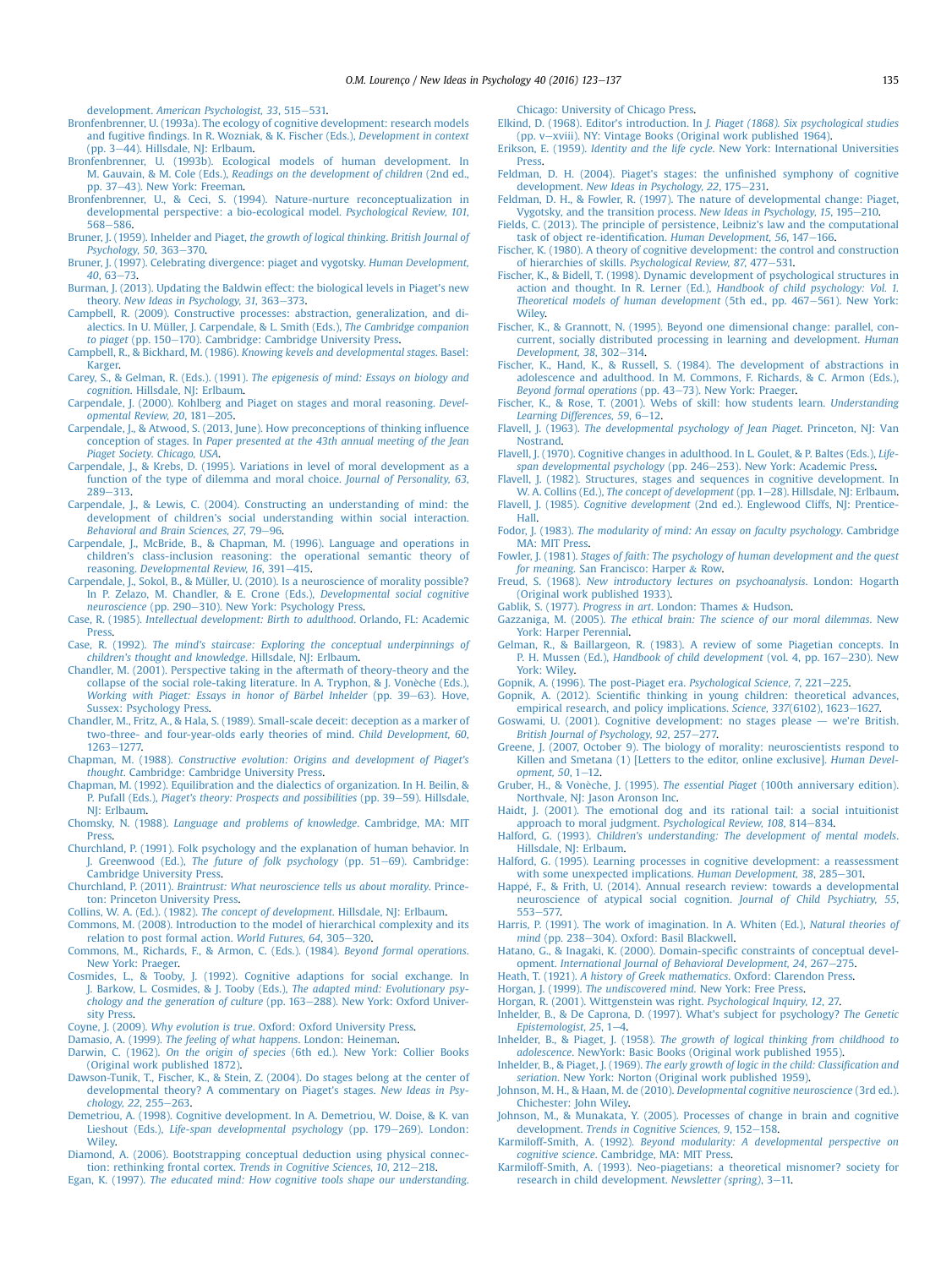- <span id="page-13-0"></span>[Kesselring, T. \(2009\). The mind's staircase revised. In U. Müller, J. Carpendale, &](http://refhub.elsevier.com/S0732-118X(15)00048-3/sref99) L. Smith (Eds.), [The Cambridge companion to piaget](http://refhub.elsevier.com/S0732-118X(15)00048-3/sref99) (pp.  $371-399$ ). Cambridge: [Cambridge University Press](http://refhub.elsevier.com/S0732-118X(15)00048-3/sref99).
- [Kesselring, T. \(2013, June\). Why does Piaget speak in stages?. In](http://refhub.elsevier.com/S0732-118X(15)00048-3/sref100) Paper presented at [the 43th annual meeting of the Jean Piaget Society. Chicago, USA](http://refhub.elsevier.com/S0732-118X(15)00048-3/sref100).
- [Kesselring, T., & Müller, U. \(2011\). The concept of egocentrism in the context of](http://refhub.elsevier.com/S0732-118X(15)00048-3/sref101) Piaget's theory. New Ideas in Psychology,  $29, 327-345$  $29, 327-345$ .
- [Kitchener, R. \(2009\). On the concept\(s\) of the social in Piaget. In U. Müller,](http://refhub.elsevier.com/S0732-118X(15)00048-3/sref102) J. Carpendale, & L. Smith (Eds.), [The Cambridge companion to piaget](http://refhub.elsevier.com/S0732-118X(15)00048-3/sref102) (pp. [110](http://refhub.elsevier.com/S0732-118X(15)00048-3/sref102)-[131\). Cambridge: Cambridge University Press.](http://refhub.elsevier.com/S0732-118X(15)00048-3/sref102)
- [Klahr, D. \(1992\). Information processing approaches to cognitive development. In](http://refhub.elsevier.com/S0732-118X(15)00048-3/sref103) M. Bornstein, & M. Lamb (Eds.), [Developmental psychology: An advanced textbook](http://refhub.elsevier.com/S0732-118X(15)00048-3/sref103) (3rd ed., pp.  $273-336$ ). Hillsdale, NI: Erlbaum.
- [Knight, C., & Sutton, R. \(2004\). Neo-Piagetian theory and research: enhancing](http://refhub.elsevier.com/S0732-118X(15)00048-3/sref104) [pedagogical practice for educators of adults.](http://refhub.elsevier.com/S0732-118X(15)00048-3/sref104) London Review of Education, 2,  $47 - 60.$  $47 - 60.$  $47 - 60.$  $47 - 60.$
- Kohlberg, L. (1984). [Essays on moral development, The psychology of moral develop](http://refhub.elsevier.com/S0732-118X(15)00048-3/sref105)[ment: Moral stages, their nature and validation](http://refhub.elsevier.com/S0732-118X(15)00048-3/sref105) (vol. 2). San Francisco: Harper & [Row.](http://refhub.elsevier.com/S0732-118X(15)00048-3/sref105)
- [Kohlberg, L., & Ryncarz, R. \(1990\). Beyond justice reasoning: moral development](http://refhub.elsevier.com/S0732-118X(15)00048-3/sref106) [and consideration of a seventh stage. In C. Alexander, & A. Langer \(Eds.\),](http://refhub.elsevier.com/S0732-118X(15)00048-3/sref106) Higher
- [stages of human development](http://refhub.elsevier.com/S0732-118X(15)00048-3/sref106) (pp. 191-[207\). New York: Oxford University Press](http://refhub.elsevier.com/S0732-118X(15)00048-3/sref106). Lakatos, I. (1978). The methodology of scientifi[c research programmes: Philosophical](http://refhub.elsevier.com/S0732-118X(15)00048-3/sref107) papers [\(vol. 1\). London: Cambridge University Press.](http://refhub.elsevier.com/S0732-118X(15)00048-3/sref107)
- Larivée, S., Normandeau, S., & Parent, S. (2000). The French connection: some [contributions of French-language research in the post-Piagetian era.](http://refhub.elsevier.com/S0732-118X(15)00048-3/sref108) Child [Development, 71](http://refhub.elsevier.com/S0732-118X(15)00048-3/sref108), 823-[839.](http://refhub.elsevier.com/S0732-118X(15)00048-3/sref108)
- Laudan, L. (1977). [Progress and its problems: Toward a theory of scienti](http://refhub.elsevier.com/S0732-118X(15)00048-3/sref109)fic growth. [Berkeley: University of California Press](http://refhub.elsevier.com/S0732-118X(15)00048-3/sref109).
- [Leslie, A. \(1994\). Pretending and believing: issues in the theory of ToMM.](http://refhub.elsevier.com/S0732-118X(15)00048-3/sref110) Cognition,  $50.211 - 238.$  $50.211 - 238.$  $50.211 - 238.$
- Levin, I. (Ed.). (1986). [Stage and structure: Reopening the debate](http://refhub.elsevier.com/S0732-118X(15)00048-3/sref111). Norwood, New [Jersey: Ablex](http://refhub.elsevier.com/S0732-118X(15)00048-3/sref111).
- [Levinson, D. \(1986\). A conception of adult development.](http://refhub.elsevier.com/S0732-118X(15)00048-3/sref112) American Psychologist, 41,  $3 - 13$  $3 - 13$  $3 - 13$
- Loevinger, J. (1976). Ego development[. San Francisco: Jossey-Bass.](http://refhub.elsevier.com/S0732-118X(15)00048-3/sref113)
- [Lourenço, O., & Machado, A. \(1996\). In defense of Piaget's theory: a reply to 10](http://refhub.elsevier.com/S0732-118X(15)00048-3/sref114) common criticisms. [Psychological Review, 103](http://refhub.elsevier.com/S0732-118X(15)00048-3/sref114), 143-[164.](http://refhub.elsevier.com/S0732-118X(15)00048-3/sref114)
- [Meehl, P. \(1978\). Theoretical risks and tabular asterisks: Sir Karl, Sir Ronald, and the](http://refhub.elsevier.com/S0732-118X(15)00048-3/sref115) slow progress of soft psychology. [Journal of Consulting and Clinical Psychology,](http://refhub.elsevier.com/S0732-118X(15)00048-3/sref115) 46[, 806](http://refhub.elsevier.com/S0732-118X(15)00048-3/sref115)-[834.](http://refhub.elsevier.com/S0732-118X(15)00048-3/sref115)
- Miller, P. (2010). [Theories of developmental psychology](http://refhub.elsevier.com/S0732-118X(15)00048-3/sref116) (5th ed.). New York: Worth [Publishers](http://refhub.elsevier.com/S0732-118X(15)00048-3/sref116).
- [Miller, P., & Coyle, T. \(1999\). Developmental change. Lessons from microgenesis. In](http://refhub.elsevier.com/S0732-118X(15)00048-3/sref117) [E. Scholnick, C. Nelson, S. Gelman, & P. Miller \(Eds.\),](http://refhub.elsevier.com/S0732-118X(15)00048-3/sref117) Conceptual developmental: [Piaget's legacy](http://refhub.elsevier.com/S0732-118X(15)00048-3/sref117) (pp. 209-[239\). Mahwah, NJ: Erlbaum](http://refhub.elsevier.com/S0732-118X(15)00048-3/sref117).
- Mitchell, P., & Riggs, K. (Eds.). Children reasoning about the mind. Hove, Sussex: Psychology Press.
- Modgil, S., & Modgil, C. (Eds.). (1982). [Jean Piaget: Consensus and controversy](http://refhub.elsevier.com/S0732-118X(15)00048-3/sref119). Lon[don: Holt, Rinehart and Winston](http://refhub.elsevier.com/S0732-118X(15)00048-3/sref119).
- Modgil, S., & Modgil, C. (Eds.). (1986). [Lawrence Kohlberg: Consensus and controversy](http://refhub.elsevier.com/S0732-118X(15)00048-3/sref120). [Philadelphia: The Falmer Press.](http://refhub.elsevier.com/S0732-118X(15)00048-3/sref120)
- [Modgil, S., & Modgil, C. \(Eds.\). \(1987\).](http://refhub.elsevier.com/S0732-118X(15)00048-3/sref121) B.F. Skinner: Consensus and controversy. [Philadelphia: Falmer International Master-Minds Challenged](http://refhub.elsevier.com/S0732-118X(15)00048-3/sref121).
- Mora, S. (2007). [Cognitive development: Neo-Piagetian perspectives](http://refhub.elsevier.com/S0732-118X(15)00048-3/sref122). London: Psy[chology Press](http://refhub.elsevier.com/S0732-118X(15)00048-3/sref122).
- [Müller, U., Carpendale, J., & Smith, L. \(Eds.\). \(2009a\).](http://refhub.elsevier.com/S0732-118X(15)00048-3/sref123) The Cambridge companion to piaget[. Cambridge: Cambridge University Press](http://refhub.elsevier.com/S0732-118X(15)00048-3/sref123).
- [Müller, U., Carpendale, J., & Smith, L. \(2009b\). Introduction. In U. Müller,](http://refhub.elsevier.com/S0732-118X(15)00048-3/sref124) J. Carpendale, & L. Smith (Eds.), [The Cambridge companion to Piaget](http://refhub.elsevier.com/S0732-118X(15)00048-3/sref124) (pp. 1-[44\).](http://refhub.elsevier.com/S0732-118X(15)00048-3/sref124) [Cambridge: Cambridge University Press.](http://refhub.elsevier.com/S0732-118X(15)00048-3/sref124)
- [Munakata, Y., & McClelland, J. \(2003\). Connectionist models of development.](http://refhub.elsevier.com/S0732-118X(15)00048-3/sref125) [Developmental Science, 6](http://refhub.elsevier.com/S0732-118X(15)00048-3/sref125), 413-[429.](http://refhub.elsevier.com/S0732-118X(15)00048-3/sref125)
- [Murray, E. \(1983\). Learning and development through social interaction and con](http://refhub.elsevier.com/S0732-118X(15)00048-3/sref126)fl[ict: a challenge to social learning theory. In L. Liben \(Ed.\),](http://refhub.elsevier.com/S0732-118X(15)00048-3/sref126) Piaget and the [foundations of knowledge](http://refhub.elsevier.com/S0732-118X(15)00048-3/sref126) (pp. 231-[247\). Hillsdale, N J: Erlbaum](http://refhub.elsevier.com/S0732-118X(15)00048-3/sref126).
- [Osterrieth, P., Piaget, J., Saussure, R., Tanner, J., Wallon, H., Zazzo, R., et al. \(1956\).](http://refhub.elsevier.com/S0732-118X(15)00048-3/sref127) Le [probl](http://refhub.elsevier.com/S0732-118X(15)00048-3/sref127)[eme des stades en psychologie de l](http://refhub.elsevier.com/S0732-118X(15)00048-3/sref127)'enfant [The problem of stages in child psychology[\]. Paris: Presses Universitaires de France](http://refhub.elsevier.com/S0732-118X(15)00048-3/sref127).
- [Overton, W. \(1998\). Developmental psychology: philosophy, concepts, and meth](http://refhub.elsevier.com/S0732-118X(15)00048-3/sref128)[odology. In W. Damon, & R. Lerner \(Eds.\),](http://refhub.elsevier.com/S0732-118X(15)00048-3/sref128) Handbook of child psychology: Vol. 1: [Theoretical models of human development](http://refhub.elsevier.com/S0732-118X(15)00048-3/sref128) (pp. 107-[188\). New York: John Wiley.](http://refhub.elsevier.com/S0732-118X(15)00048-3/sref128) [Overton, W. \(2013\). A new paradigm for developmental science: relationism and](http://refhub.elsevier.com/S0732-118X(15)00048-3/sref129)
- [relational-developmental-systems.](http://refhub.elsevier.com/S0732-118X(15)00048-3/sref129) Applied Developmental Science, 17, 94-[107.](http://refhub.elsevier.com/S0732-118X(15)00048-3/sref129) [Overton, W., & Lerner, R. \(2012\). Relational-developmental-systems: paradigm for](http://refhub.elsevier.com/S0732-118X(15)00048-3/sref130)
- [developmental science in the postgenomic era.](http://refhub.elsevier.com/S0732-118X(15)00048-3/sref130) Brain and Behavioral Sciences, 35[, 375](http://refhub.elsevier.com/S0732-118X(15)00048-3/sref130)-[376.](http://refhub.elsevier.com/S0732-118X(15)00048-3/sref130)
- [Overton, W., & Lerner, R. \(2014\). Fundamental concepts and methods in develop](http://refhub.elsevier.com/S0732-118X(15)00048-3/sref131)[mental science: a relational perspective.](http://refhub.elsevier.com/S0732-118X(15)00048-3/sref131) Research in Human Development, 11, [63](http://refhub.elsevier.com/S0732-118X(15)00048-3/sref131)e[73.](http://refhub.elsevier.com/S0732-118X(15)00048-3/sref131)
- Parsons, M. (1987). [How we interpret art: A cognitive-developmental account of](http://refhub.elsevier.com/S0732-118X(15)00048-3/sref132) aesthetic experience[. Cambridge: Cambridge University Press](http://refhub.elsevier.com/S0732-118X(15)00048-3/sref132).
- [Pascual-Leone, J. \(1970\). A mathematical model for the transition rule in Piaget's](http://refhub.elsevier.com/S0732-118X(15)00048-3/sref133) [developmental stages.](http://refhub.elsevier.com/S0732-118X(15)00048-3/sref133) Acta Psychologica, 32, 301-[345](http://refhub.elsevier.com/S0732-118X(15)00048-3/sref133).

[Pascual-Leone, J. \(1988\). Organismic processes for neo-Piagetian theories: a](http://refhub.elsevier.com/S0732-118X(15)00048-3/sref134)

[dialectical account of human development. In A. Demetriou \(Ed.\),](http://refhub.elsevier.com/S0732-118X(15)00048-3/sref134) The neo-[Piagetian theories of cognitive development: Toward an integration](http://refhub.elsevier.com/S0732-118X(15)00048-3/sref134) (pp. 25–[74\).](http://refhub.elsevier.com/S0732-118X(15)00048-3/sref134) [Amsterdam: North Holland](http://refhub.elsevier.com/S0732-118X(15)00048-3/sref134).

- [Pascual-Leone, J. \(1995\). Leaning and development as dialectical factors in cognitive](http://refhub.elsevier.com/S0732-118X(15)00048-3/sref135) growth. [Human Development, 38](http://refhub.elsevier.com/S0732-118X(15)00048-3/sref135), 338-[348.](http://refhub.elsevier.com/S0732-118X(15)00048-3/sref135)
- Pascual-Leone, J. (2000). Refl[ections on working memory: are the two models](http://refhub.elsevier.com/S0732-118X(15)00048-3/sref136) complementary? [Journal of Experimental Child Psychology, 77](http://refhub.elsevier.com/S0732-118X(15)00048-3/sref136), 138-[154.](http://refhub.elsevier.com/S0732-118X(15)00048-3/sref136)
- [Pascual-Leone, J., & Johnson, J. \(2013, June\). Organismic determinants of mental/](http://refhub.elsevier.com/S0732-118X(15)00048-3/sref137) [executive attention explain the existence of stages. In](http://refhub.elsevier.com/S0732-118X(15)00048-3/sref137) Paper presented at the [43th annual meeting of the Jean Piaget Society, Chicago, USA](http://refhub.elsevier.com/S0732-118X(15)00048-3/sref137).

Perner, J. (1991). [Understanding the representational mind](http://refhub.elsevier.com/S0732-118X(15)00048-3/sref138). Cambridge, MA: MIT [Press](http://refhub.elsevier.com/S0732-118X(15)00048-3/sref138).

- [Perner, J., & Astington, J. \(1992\). The child's understanding of mental representa](http://refhub.elsevier.com/S0732-118X(15)00048-3/sref139)tions. In H. Belin, & P. Pufall (Eds.), [Piaget's theory: Prospects and possibilities](http://refhub.elsevier.com/S0732-118X(15)00048-3/sref139) (pp. [141](http://refhub.elsevier.com/S0732-118X(15)00048-3/sref139)-160). Hillsdale. NI: Erlbaum.
- Piaget, J. (1930). [The child's conception of physical causality](http://refhub.elsevier.com/S0732-118X(15)00048-3/sref140). London: Kegan Paul [Trench Trubner \(Original work published 1927\).](http://refhub.elsevier.com/S0732-118X(15)00048-3/sref140)
- Piaget, J. (1932). The moral judgment of the child[. London: Kegan Paul Trench Trubner](http://refhub.elsevier.com/S0732-118X(15)00048-3/sref141) [\(Original work published 1932\).](http://refhub.elsevier.com/S0732-118X(15)00048-3/sref141)
- [Piaget, J. \(1941\). Le m](http://refhub.elsevier.com/S0732-118X(15)00048-3/sref142)é[canisme du d](http://refhub.elsevier.com/S0732-118X(15)00048-3/sref142)éveloppement mental et les lois du groupement des opérations [The mechanism of mental development and the laws of oper-ational grouping]. [Archives de Psychologie, 28](http://refhub.elsevier.com/S0732-118X(15)00048-3/sref142), 215-[285.](http://refhub.elsevier.com/S0732-118X(15)00048-3/sref142)
- [Piaget, J. \(1950a\).](http://refhub.elsevier.com/S0732-118X(15)00048-3/sref143) Introduction à l'é[pist](http://refhub.elsevier.com/S0732-118X(15)00048-3/sref143)é[mologie g](http://refhub.elsevier.com/S0732-118X(15)00048-3/sref143)énétique: La p[en](http://refhub.elsevier.com/S0732-118X(15)00048-3/sref143)sée mathématique [[Introduction to genetic epistemology: Mathematical thinking](http://refhub.elsevier.com/S0732-118X(15)00048-3/sref143)]. Paris: Presses [Universitaires de France.](http://refhub.elsevier.com/S0732-118X(15)00048-3/sref143)
- [Piaget, J. \(1950b\).](http://refhub.elsevier.com/S0732-118X(15)00048-3/sref144) Introduction à l'épisté[mologie g](http://refhub.elsevier.com/S0732-118X(15)00048-3/sref144)énètique: La p[en](http://refhub.elsevier.com/S0732-118X(15)00048-3/sref144)sé[e physique](http://refhub.elsevier.com/S0732-118X(15)00048-3/sref144) [[Introduction to genetic epistemology: Physical thinking](http://refhub.elsevier.com/S0732-118X(15)00048-3/sref144)]. Paris: Presses Uni[versitaires de France](http://refhub.elsevier.com/S0732-118X(15)00048-3/sref144).
- [Piaget, J. \(1950c\).](http://refhub.elsevier.com/S0732-118X(15)00048-3/sref145) Introduction à l'épisté[mologie g](http://refhub.elsevier.com/S0732-118X(15)00048-3/sref145)énétique: La p[en](http://refhub.elsevier.com/S0732-118X(15)00048-3/sref145)sée biologique, la [pens](http://refhub.elsevier.com/S0732-118X(15)00048-3/sref145)ée psychologique, et la pensée sociologique [[Introduction to genetic episte](http://refhub.elsevier.com/S0732-118X(15)00048-3/sref145)[mology: Biological, psychological, and sociological thinking](http://refhub.elsevier.com/S0732-118X(15)00048-3/sref145)]. Paris: Presses Uni[versitaires de France](http://refhub.elsevier.com/S0732-118X(15)00048-3/sref145).
- Piaget, J. (1951). [The origins of intelligence in children](http://refhub.elsevier.com/S0732-118X(15)00048-3/sref146). New York: International [Universities Press \(Original work published 1936\)](http://refhub.elsevier.com/S0732-118X(15)00048-3/sref146).
- Piaget, J. (1952). [The child's conception of the world](http://refhub.elsevier.com/S0732-118X(15)00048-3/sref147). London: Kegan Paul Trench [Trubner \(Original work published 1926\).](http://refhub.elsevier.com/S0732-118X(15)00048-3/sref147)
- [Piaget, J. \(1957\).](http://refhub.elsevier.com/S0732-118X(15)00048-3/sref148) Logique et équilibre [[Logic and equilibrium](http://refhub.elsevier.com/S0732-118X(15)00048-3/sref148)]. Paris: Presses Uni[versitaires de France](http://refhub.elsevier.com/S0732-118X(15)00048-3/sref148).
- [Piaget, J. \(1960\). The general problem of the psychobiological development of the](http://refhub.elsevier.com/S0732-118X(15)00048-3/sref149) [child. In J. Tanner, & B. Inhelder \(Eds.\),](http://refhub.elsevier.com/S0732-118X(15)00048-3/sref149) Discussions on child development (vol. 4, [pp. 3](http://refhub.elsevier.com/S0732-118X(15)00048-3/sref149)-[27\). London: Tavistock.](http://refhub.elsevier.com/S0732-118X(15)00048-3/sref149)
- Piaget, J. (1962). [Play, dreams and imitation in childhood](http://refhub.elsevier.com/S0732-118X(15)00048-3/sref150). New York: Norton (Original [work published 1945\).](http://refhub.elsevier.com/S0732-118X(15)00048-3/sref150)
- [Piaget, J. \(1964\). Development and learning. In R. Ripple, & U.Rockcastle \(Eds.\),](http://refhub.elsevier.com/S0732-118X(15)00048-3/sref151) [Piaget rediscovered](http://refhub.elsevier.com/S0732-118X(15)00048-3/sref151) (pp. 7-[20\). Ithaca, NY: Cornell University Press](http://refhub.elsevier.com/S0732-118X(15)00048-3/sref151).
- Piaget, J. (1966). [The psychology of intelligence](http://refhub.elsevier.com/S0732-118X(15)00048-3/sref152). Totowa: NJ: Littlefield, Adams [\(Original work published 1947\)](http://refhub.elsevier.com/S0732-118X(15)00048-3/sref152).
- Piaget, J. (Ed.). (1967). [Logique et connaissance scienti](http://refhub.elsevier.com/S0732-118X(15)00048-3/sref153)fique. Paris: Gallimard [Logic and scientifi[c knowledge\].](http://refhub.elsevier.com/S0732-118X(15)00048-3/sref153)
- Piaget, J. (1968). Six psychological studies[. New York: Vintage Books \(Original work](http://refhub.elsevier.com/S0732-118X(15)00048-3/sref154) [published 1964\)](http://refhub.elsevier.com/S0732-118X(15)00048-3/sref154).
- Piaget, J. (1970). Structuralism[. New York: Basic Books \(Original work published](http://refhub.elsevier.com/S0732-118X(15)00048-3/sref155) [1968\)](http://refhub.elsevier.com/S0732-118X(15)00048-3/sref155).
- [Piaget, J. \(1971a\). The theory of stages in cognitive development. In D. Green,](http://refhub.elsevier.com/S0732-118X(15)00048-3/sref156) [M. P. Ford, & G. B. Flamer \(Eds.\),](http://refhub.elsevier.com/S0732-118X(15)00048-3/sref156) Measurement and piaget (pp. 1-[11\). New York:](http://refhub.elsevier.com/S0732-118X(15)00048-3/sref156) [McGraw-Hill.](http://refhub.elsevier.com/S0732-118X(15)00048-3/sref156)
- Piaget, J. (1971b). Biology and knowledge[. Chicago: University of Chicago Press](http://refhub.elsevier.com/S0732-118X(15)00048-3/sref157) [\(Original work published 1967\)](http://refhub.elsevier.com/S0732-118X(15)00048-3/sref157).
- [Piaget, J. \(1972\). Intellectual evolution from adolescence to adulthood.](http://refhub.elsevier.com/S0732-118X(15)00048-3/sref158) Human Development,  $15, 1-12$ .
- Piaget, J. (1976). The grasp of consciousness[. Cambridge, MA: Harvard University](http://refhub.elsevier.com/S0732-118X(15)00048-3/sref159) [Press \(Original work published 1974\).](http://refhub.elsevier.com/S0732-118X(15)00048-3/sref159)
- Piaget, J. (1978). [Recherches sur la g](http://refhub.elsevier.com/S0732-118X(15)00048-3/sref160)é[n](http://refhub.elsevier.com/S0732-118X(15)00048-3/sref160)éralisation [[Experiments in generalization](http://refhub.elsevier.com/S0732-118X(15)00048-3/sref160)]. [Paris: Presses Universitaires de France](http://refhub.elsevier.com/S0732-118X(15)00048-3/sref160).
- Piaget, J. (1980a). Experiments in contradiction[. Chicago: Chicago University Press](http://refhub.elsevier.com/S0732-118X(15)00048-3/sref161) [\(Original work published 1974\).](http://refhub.elsevier.com/S0732-118X(15)00048-3/sref161)
- [Piaget, J. \(1980b\).](http://refhub.elsevier.com/S0732-118X(15)00048-3/sref162) Les formes é[l](http://refhub.elsevier.com/S0732-118X(15)00048-3/sref162)é[mentaires de la dialectique](http://refhub.elsevier.com/S0732-118X(15)00048-3/sref162) [Elementary forms of dialectics[\]. Paris: Gallimard.](http://refhub.elsevier.com/S0732-118X(15)00048-3/sref162)
- Piaget, J. (1981). [Intelligence and affectivity. Palo Alto: Annual reviews, Inc](http://refhub.elsevier.com/S0732-118X(15)00048-3/sref163) (Original [work published 1954\).](http://refhub.elsevier.com/S0732-118X(15)00048-3/sref163)
- [Piaget, J. \(1983a\). Piaget's theory. In P. H. Mussen \(Ed.\),](http://refhub.elsevier.com/S0732-118X(15)00048-3/sref164) Handbook of child psychology [\(vol. 1, pp. 103](http://refhub.elsevier.com/S0732-118X(15)00048-3/sref164)-128). New York: Wiley (Original work published  $1970$ ).
- Piaget, J. (1983b). [Possibility and necessity, The role of necessity in cognitive devel](http://refhub.elsevier.com/S0732-118X(15)00048-3/sref165)opment [\(vol. 2\). Minneapolis: University of Minnesota Press \(Original work](http://refhub.elsevier.com/S0732-118X(15)00048-3/sref165) [published 1981\)](http://refhub.elsevier.com/S0732-118X(15)00048-3/sref165).
- Piaget, J. (1985). [The equilibration of cognitive structures](http://refhub.elsevier.com/S0732-118X(15)00048-3/sref166). Chicago: University of [Chicago Press \(Original work published 1975\)](http://refhub.elsevier.com/S0732-118X(15)00048-3/sref166).
- [Piaget, J. \(1986\). Essays on necessity.](http://refhub.elsevier.com/S0732-118X(15)00048-3/sref167) Human Development, 29, 301-[314 \(Original](http://refhub.elsevier.com/S0732-118X(15)00048-3/sref167) [work published 1977\).](http://refhub.elsevier.com/S0732-118X(15)00048-3/sref167)
- Piaget, J. (1987). [Possibility and necessity, The role of possibility in cognitive develop](http://refhub.elsevier.com/S0732-118X(15)00048-3/sref168)ment [\(vol. 1\). Minneapolis: University of Minnesota Press \(Original work pub](http://refhub.elsevier.com/S0732-118X(15)00048-3/sref168)[lished 1983\)](http://refhub.elsevier.com/S0732-118X(15)00048-3/sref168).
- Piaget, J. (1995). Sociological studies[. London: Routledge \(Original work published](http://refhub.elsevier.com/S0732-118X(15)00048-3/sref169) [1965\).](http://refhub.elsevier.com/S0732-118X(15)00048-3/sref169)
- Piaget, J. (2001). Studies in reflecting abstraction[. Hove: Psychology Press \(Original](http://refhub.elsevier.com/S0732-118X(15)00048-3/sref170)